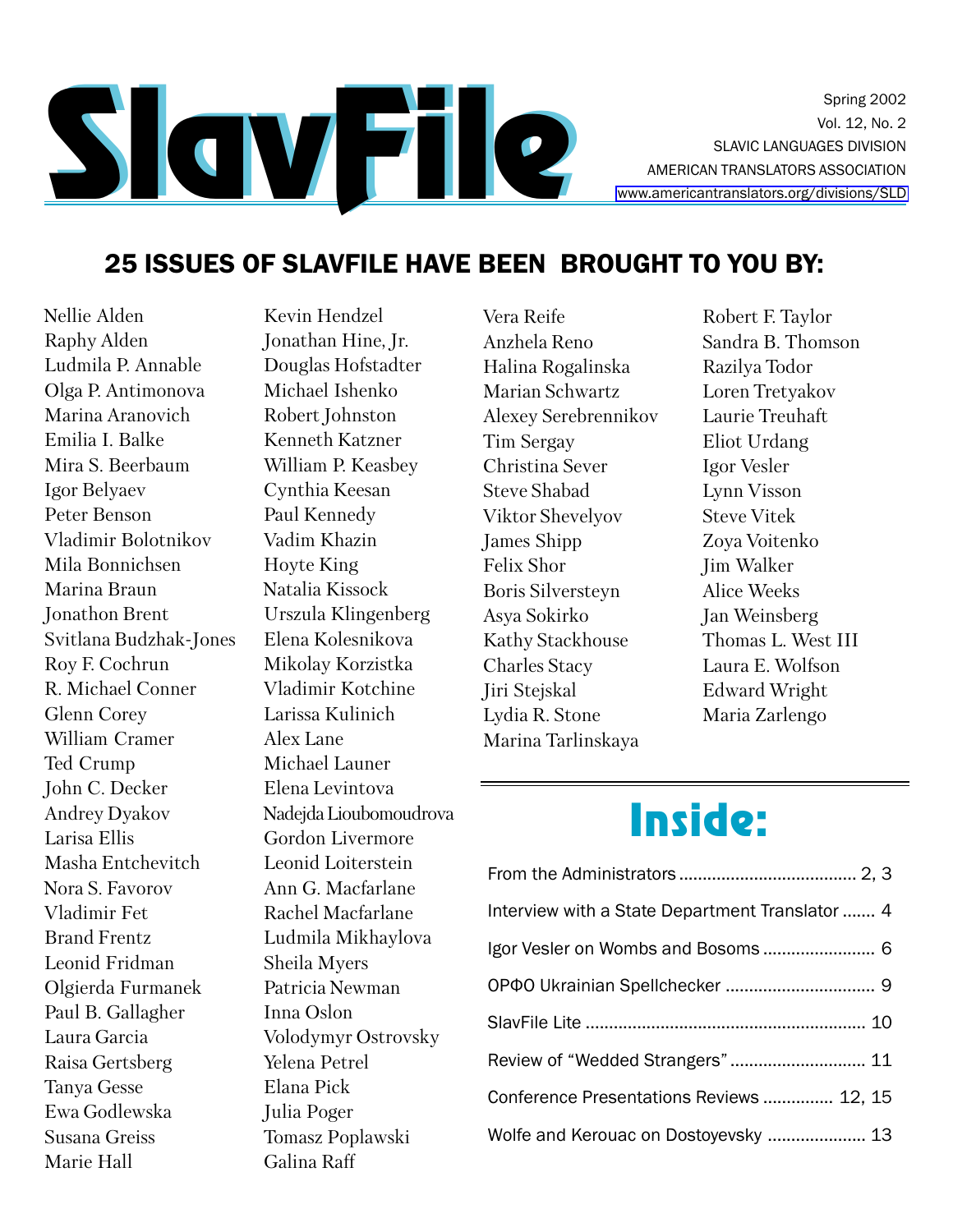#### **SLAVIC LANGUAGES DIVISION**

Officers

Administrator: Nora Seligman Favorov 8364 Amber Oak Drive Orlando, FL 32817 Tel.: 407-679-8151 Fax: 646-205-9300 norafavorov@earthlink.net

Asst. Administrator: Alex Lane Tel.: 832-444-4555 Fax: 209-391-9931 words@galexi.com www.galexi.com/alex

Membership \$15 addition to ATA membership fee and designation of Slavic Languages Division membership on application or renewal form provides full membership. Write to ATA, 225 Reinekers Lane Alexandria, VA 22314

SlavFile is published four times yearly. Letters to the Editor, short articles of interest. and information for the calendar are invited. Submissions become the property of SlavFile and are subject to editing. Opinions expressed are those of the authors and do not necessarily represent the views of the Editor or of the Division.

Editor: Lydia Razran Stone 1111 Westmoreland Road Alexandria, VA 22308 Tel.: 703-768-5441 Fax: 703-768-1017 Ivdiastone@compuserve.com

**Associate Editor (Russian and Technical Material,** Layout and Typesetting): Galina Raff 1140 Ashley Creek Drive Matthews, NC 28105 Tel.: 704-849-8200 Fax: 704-841-2797 galina\_raff@att.net

Contributing Editor (Ukrainian): Vadim I. Khazin 44 Federal Key Colts Neck, NJ 07722 Tel.: 212-650-8094 Fax: 732-866-4372 vadkhazin@cs.com

Contributing Editor (Polish): Ursula Klingenberg 822 Clayland St. St. Paul, MN 55104 Tel.: 651-649-0277 vaukling@msn.com

> Subscription to SlavFile without other membership benefits: \$15 in USA and Canada and \$20 elsewhere. Write to Nora Seligman Favorov at above address.

To advertise in SlavFile, contact Galina Raff phone 704-849-8200 fax 704-841-2797 galina\_raff@att.net

## **FROM THE ASSISTANT ADMINISTRATOR**

Alex Lane

During my days as a supervisor at Plenum Publishing, I had occasion to review many resumes from applicants who wanted to fill the positions continually being vacated by employees moving Up and Out. Although most candidates were new to the job market, there was still a discernible difference between resumes submitted by people who got a job, and resumes submitted by those who didn't.

The folks who didn't get hired had a tendency to stress the irrelevant, as in "Was responsible for all aspects (except financial) for a bumper-car ride at XYZ Amusement Park," or assault the reader with muddled thinking, as in: "This job" demonstrated my dedication to a situation." Other guaranteed ways to make The Prospective Employer groan included glaring errors in grammar and spelling.

In recent years, I've read resumes from freelancers who  $-$  in applying for a translation position  $-$  fail to insert the word "translation" (or any relevant variant) anywhere in their resume. Others never explicitly designate the language pair they work in, or what their respective proficiencies are in those languages.

Hammering on the shortcomings of others, though, isn't very productive, so let's review what I think one *can* do to create a better resume.

Include the essentials. Make certain you include your name, contact information, language pair(s), work experience, and educational background. Be sure to include applicable items that distinguish you from the crowd ("Trados user," "CD burner available," etc.), but also make sure the text covers the basics such as the work you are applying to do ("translation," "interpretation," etc.) and any specialization ("aerospace," "legal," etc.). This is important, as many companies use automated systems that look for specific strings in submitted resumes. Only after resumes pass that test are they screened by humans.

**Watch the mechanics.** Conventional wisdom says two pages is the "ideal" length for a resume. Don't try to play games with this guideline by reducing margins and font sizes so as to include more information. As you accumulate more experience, thin out the older items on your resume, to keep the length manageable. Watch your white space: too little is as bad as too much. Don't use outlandish fonts, either, as these annoy human readers and do not scan well in the automated systems noted above.

Update and customize your resume. Don't let your resume languish. Haul it out and update it every two months (embed the date somewhere in the footer in a very small font size, to avoid distributing old versions). When asked for a resume, take the time to rearrange some information so that it more directly addresses the needs of your prospect. If you're trying to branch out into something new, recast your existing experience to address the new field (experience translating mechanical engineering documents, for example, works for the aerospace, petroleum, and related fields).

Proofread your resume. The best way is to have someone else do it. If you proofread your own resume, take a tip and use an old trick the pros use: Read the words one at a time *from the end to the beginning* (otherwise, you run the risk of having the comprehending part of your brain override the proofreading part).

Of course, there's a lot more you can do to polish your resume, and there are some issues to address that aren't covered here (file formats, for example). But following these few tips will, *ceteris paribus*, definitely keep a prospective client's eyes from rolling as a result of reviewing your resume.

OFFERS OF WORK FROM EMPLOYERS AND CLIENTS ARE PUBLISHED FREE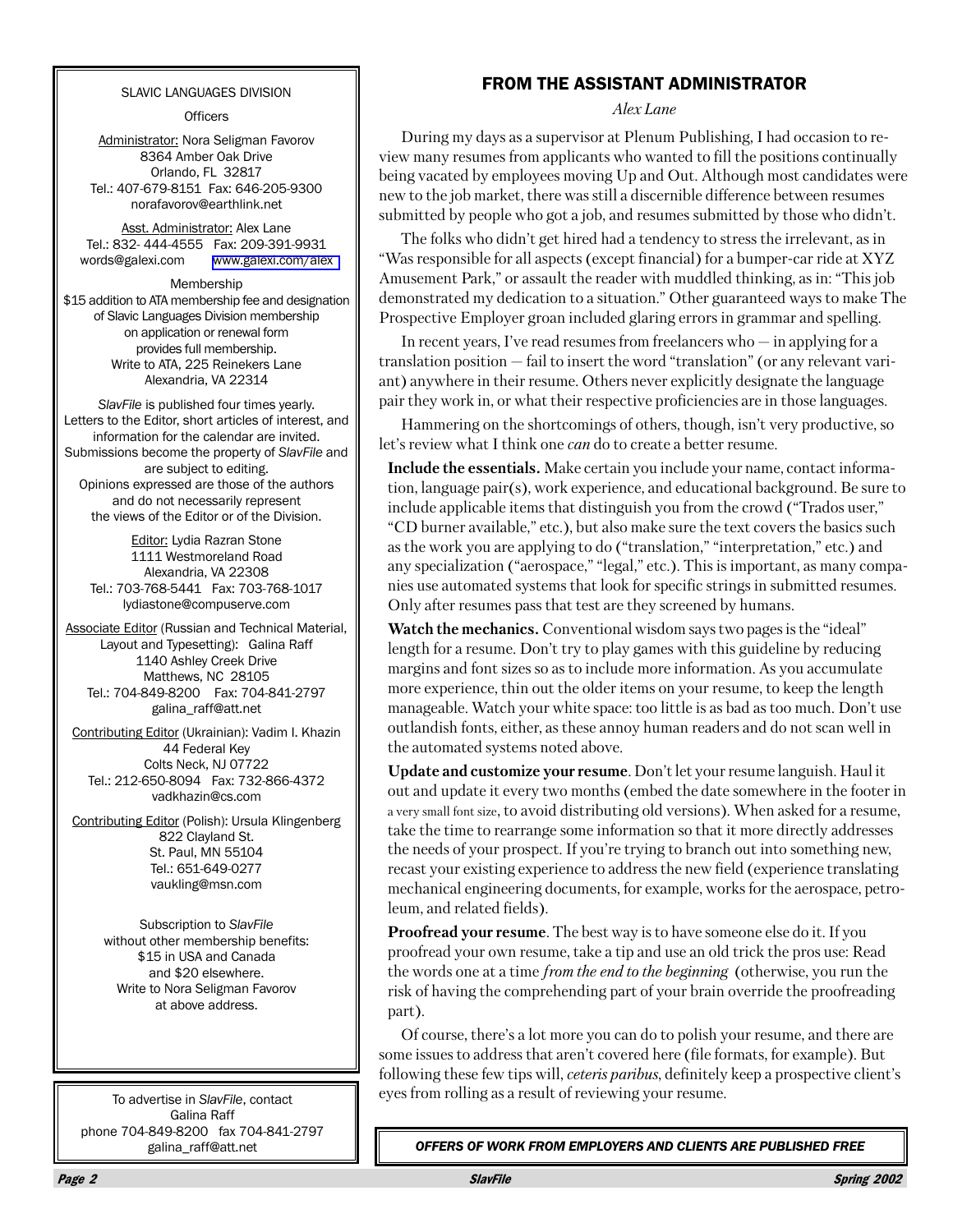## **SLD MATTERS: FROM THE ADMINISTRATOR**

#### Nora Seligman Favorov

In this issue of the *SlavFile* you will find announcements of two new grassroots undertakings in our division. Two of our members have stepped forward to initiate efforts to add additional Slavic languages to the list of those for which ATA grants accreditation (soon to be called certification). At this point, the only Slavic languages accredited by ATA are Russian and Polish. Vadim Khazin and Paula Gordon are working to organize support for adding Ukrainian and Serbian/Croatian/Bosnian, respectively. "Support" must come in the form of those interested in taking the test and those willing to help create the grading infrastructure. Qualified graders will need to be found and trained. In order for Vadim and Paula to succeed, other members must step forward, even if only to express a desire to take the tests. One of the first requirements for establishing a new language combination is a list of at least 50 parties interested in becoming accredited in these languages. Your support is needed!

The February issue of The Gotham Translator is largely devoted to the SLD's progenitor, Susana Greiss, reprinting her fascinating "Reflections on a Translator's Life" (which is also available on line at www.accurapid.com/journal/12index.html). The issue features tributes to Susana written by several NYCT members. From them I learned quite a bit about Susana that I hadn't known. In addition to her contributions in founding the Spanish, Portuguese and Russian translators' groups that eventually flowered into the corresponding divisions of ATA, she was the main force behind the NYCT Continuing Education Committee, which was very active in providing formal educational opportunities for NY area translators. Everyone who wrote about her had some remarkable anecdote illustrating her energy, creativity and selfless devotion to translation and translators. Especially in the New York area, the world of translation is populated with her "children." She has always been generous in taking those entering the profession under her wing. Laurie Treuhaft writes that Susana founded the Russian Special Interest Group "to provide support for the wave of new Russian translators who had just arrived in the United States." Our division ultimately grew out of this organization.

Susana still contributes to our division. One recent example is a great idea she recently shared with me for a conference ses-

Seeking experienced, Russian to English literary translator for 62000 word book. Must be native speaker of English and willing to submit sample translation of one page from book. Knowledge of military life and terminology helpful. Please call: (858) 558 - 8667 (West Coast) for further information. dvrar@worldnet.att.net

sion. She proposes a session devoted half to a presentation by a native Russian speaker on the most common mistakes made in Russian by us Anglophones and half to a presentation by a native English speaker on the most common mistakes made in English by native Russian speakers. **Please heed my plea:** If you are interested in taking on this challenge, either this year in Atlanta or next year in Phoenix, contact me. I think many of us could contribute snippets of e-mail messages and other writings to use as examples. I know that all it would take to give plentiful material for a Russian to critique would be to have me sit down and bang out a couple hundred words in my second language. I'm sure others would gladly contribute their flawed non-native writings for (anonymous) dissection. It seems to me this would be an extremely interesting and helpful session.

How about this idea for a new column in the SlavFile? It would be called something like "Translation Resources." A regular editor of this feature could collect from all of us new resources (and they seem to pop up all the time) that would be of interest to SLD members. Any volunteers?

Here's one that was recently posted on SEELANGS (a popular listserv among academics and others working with Slavic and East European languages—a marvelous resource in itself). The "Slavic Virtual Reference Desk" was recently created by the Slavic reference service of the University of Illinois at Urbana-Champaign. The announcement states, "Patrons will be able to discuss their questions in live chat session with reference librarians from the Slavic Reference Service, as well as the Jagiellonian Library (Jagiellonian University) in Krakow, Poland and the Russian National Library in St. Petersburg, Russia." For more information go to www.library.uiuc.edu/spx.

Finally, I would like to urge any of you interested in playing more of a role in our division to contact me. We welcome you, whether you have a small suggestion or a big chunk of time to contribute.

Nora Seligman Favorov is a freelance literary and commercial translator living in Orlando, FL. She can be reached at norafavorov@earthlink.net or 407-679-8151. She looks forward to vour feedback.

## **Special offer for translators**

The Smartlink Corp. (1-800-256-4814) offers a 50% discount for ATA members. The discount applies to the purchase of ParaWin, Context and Orfo software. Upgrade versions are not discounted.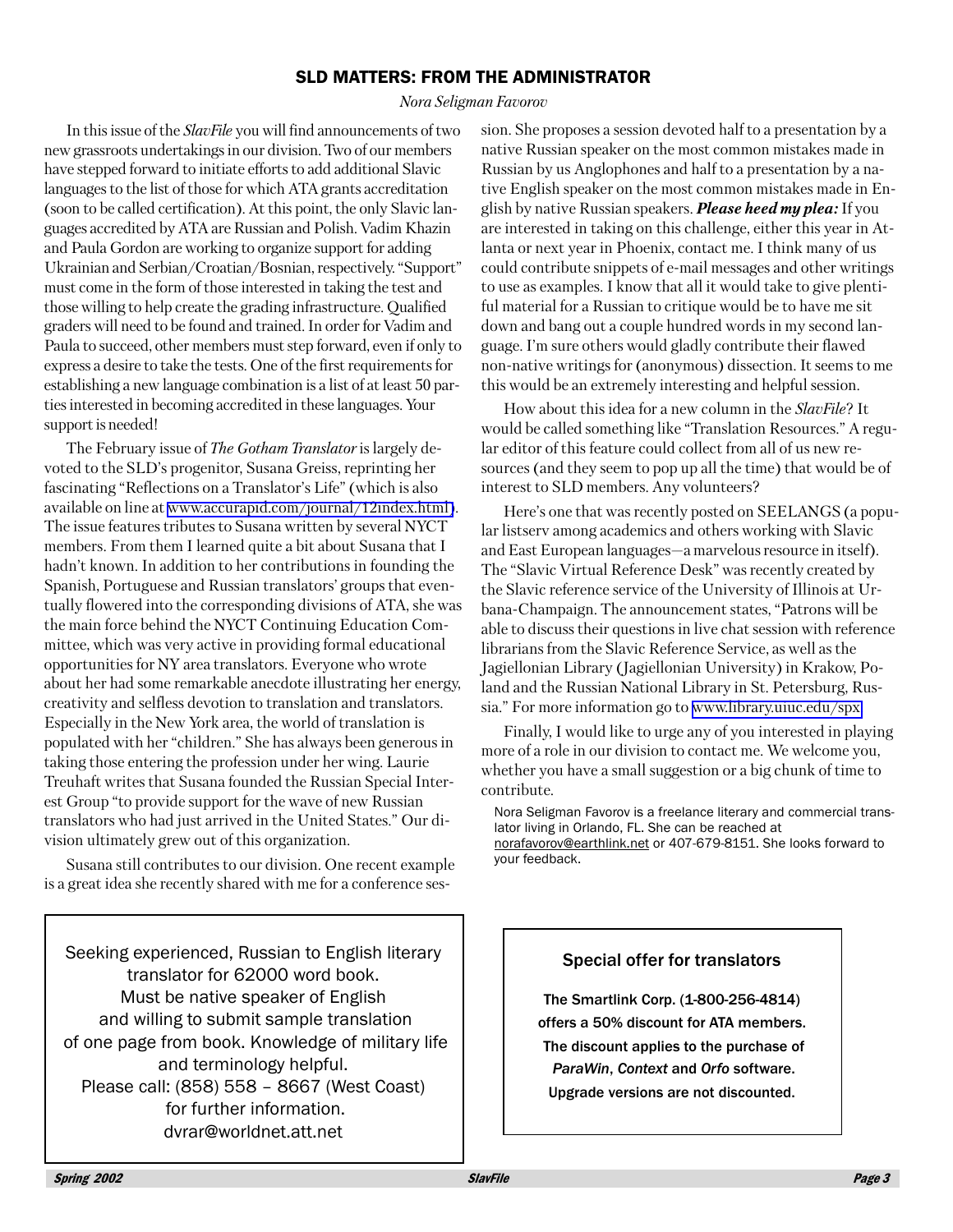## Slavic Translation for the Determined: Reflections of a Polyglot Translator

Our Polish editor Ursula Klingenberg interviews Joel Stern, who, as a staff member of the Office of Language Services at the State Department, translates from several Slavic languages into English.

## Q. How many languages do you know and what are they?

I can read all the Slavic languages with a varying degree of fluency (I am most proficient in Russian, Polish, and Ukrainian), as well as German, Italian, Spanish, French, and Hungarian. I have a bowing acquaintance with Swedish, Dutch, Rumanian, and Esperanto. A long time ago I studied Farsi and Turkish but let them slip completely.

#### Q. In what sequence did you acquire the Slavic languages that you know and what determined that sequence?

My first Slavic language was Russian, which I started in high school after four semesters of Latin. At the University of Michigan, I took up Polish and then Czech as cognate Slavic languages to satisfy my B.A. and M.A. requirements.

## Q. Tell us about the methods of language acquisition that work best for you. What do you do to keep up your skills in the languages you know?

Well, if I'm studying on my own, outside the classroom, I generally start by tackling the grammar of the language (a habit carried over from my high-school Latin classes, no doubt!). I don't find this burdensome or boring in the least; it's an intellectual game for me, like doing crossword puzzles or playing chess. For some languages, such as Belarusian or Macedonian, reference materials may not be readily available. Fortunately, the Internet can sometimes be a real godsend when ordinary sources (bookstores, libraries, etc.) fall short.

After picking up the rudiments of grammar, I then turn to simple prose (short newspaper articles, children's books, fairy tales, etc.). Pre-recorded tapes and TV and radio programs can also be helpful, of course, for pronunciation and listening comprehension. If there is a native speaker around, I will try to enlist his or her assistance when I have a question. I try to read a wide variety of magazines and books to stay abreast of current cultural and political trends. Unfortunately, my first lovebelles-lettres and literary translation—has had to fall by the wayside for lack of time and energy.

When I first started working in LS [Language Services] at the State Department, I had high-flown aspirations to outstrip my predecessor there, who retired at the age of eighty and translated from some 35 languages into English. I realized after a while that it would cost me too much time and effort to achieve that goal. Just keeping up my skills in the languages I work with most—Russian, Ukrainian, and Polish—is a very demanding task. So I made the conscious choice to concentrate on those three, at least for professional purposes.

#### Q. Did you receive any systematic training in translation or interpretation during your student years?

None whatsoever. The University of Michigan had no formal program in that discipline. A lone seminar in the Slavic Lan-

guages Department curriculum was fully devoted to translation (taught by Carl Proffer, the late founder and editor-in-chief of the Russian Literature Triquarterly). We pored over English renderings of Russian prose and poetry to critique them for accuracy and style. As our final project we had to translate two Russian texts into English—one piece of fiction and one of non-fiction. Proffer liked my translations enough to include them in the Winter 1974 issue of his RLT. Those were my very first published translations and, I must add, the work I am most proud of in my professional career.

### O. I see that you did not begin to work at State until a number of years after graduation. How did you support yourself in the meantime?

I left Michigan in 1977 and went back East to seek gainful employment. After a period of futile searching, I landed a job as an indexer/abstractor in Philadelphia at the Institute for Scientific Information, a regular white-collar factory. I stayed there nearly four years, then worked as a medical proofreader for one year at Saunders Publishing Company.

## O. Let's turn to your present position at the U.S. State Department. What led you to apply there?

I wasn't fully satisfied with my work as an indexer and medical proofreader. Not that there's anything wrong with those occupations. Having devoted so much effort to mastering difficult languages and broadening my education, I simply wanted to put my skills to better use. Over a period of two-three years I sent out several hundred resumes to prospective employers in both the public and private sector, including translation agencies throughout the country. The only responses I received were negative or non-committal. Finally I chanced to find a reference somewhere to the State Department's Office of Language Services (LS) and thought I would try my luck. I knew absolutely nothing about that organization but had nothing to lose, so out went another resume...shortly afterwards I received an encouraging reply.

#### O. Evidently something about you caught their eye.

I'd say it was a matter of pure luck and timing. My predecessor, the elderly gentleman who knew over thirty languages, was about to retire and LS needed someone to take his place. At that time (in 1983) I could read twelve or thirteen languages, so perhaps they considered me a suitable candidate. In any case, they invited me to come down to Washington for testing and an interview.

#### Q. What were the tests like?

I took four translation tests in one day, from Hungarian, Czech, Polish, and Russian into English. They each consisted of three passages of 250-300 words. The particular subjects have slipped my mind. All I can remember is that the Russian texts seemed extraordinarily difficult and I had to struggle to make them sound halfway readable. I was notified soon afterward that I had passed the tests, but the final decision on hiring was contingent on my passing a background check in order to obtain a security clearance. That process lasted a full fourteen months. I didn't begin working in LS until March 1985.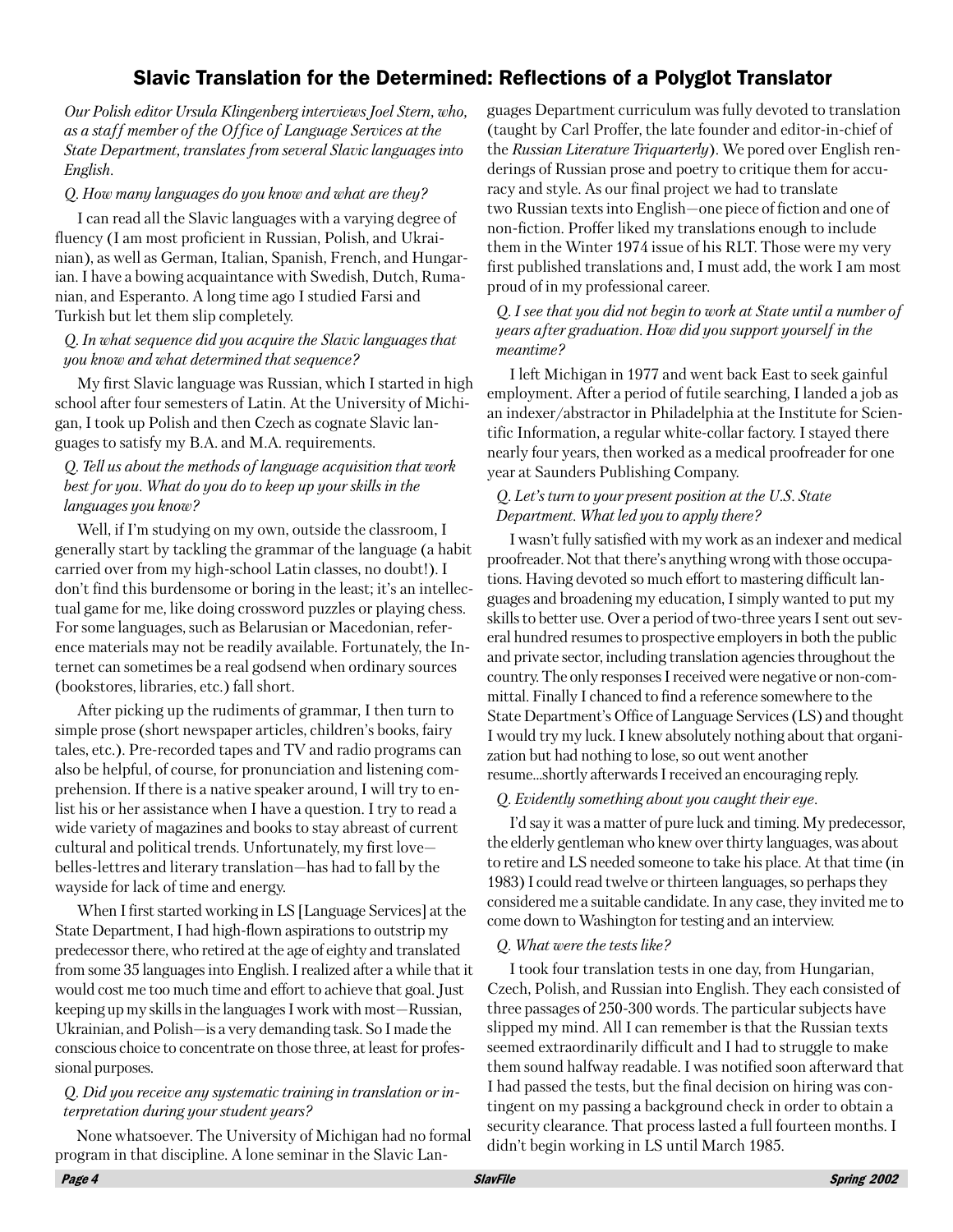#### O. So you've been there for seventeen years now. Tell us a little about your office. How many other linguists work there? Do they interpret as well as translate?

I'll try to be brief, since the range of what we do is enormous. First, in regard to organization, LS is split into two main divisions-Translation and Interpretation. Some of the translators do interpret, and likewise there are interpreters who do translations. But that isn't true of everyone. I, for example, have never done any interpreting.

As for the size of our staff, it is relatively small, given the scope and importance of our duties. We presently have (in addition to the administrative personnel) forty-odd permanent staff members, almost evenly split between interpreters and translators. We cover the major European and Latin American languages, including Spanish, French, Italian, Portuguese, German, and Russian, and three Asian and Middle Eastern tongues-Chinese, Japanese, and Arabic. "Languages of limited diffusion," such as Korean, Greek, Burmese, etc., are handled by independent contractors, of whom there are many hundreds. However, translation assignments in the languages covered by the permanent staff may also be sent out occasionally to contractors if we are shorthanded, a job is long and extremely technical with a rush deadline, or one of us is on travel abroad.

### Q. What are some of your duties as a translator?

Translation from Russian, Ukrainian and, to a much lesser extent, Polish, constitutes the bulk of my work here. Every conceivable subject may end up on my desk—diplomatic notes, government decrees, laws, scientific reports, certificates, etc.

In my capacity as translator I am also called upon to review my colleagues' work. This is a necessary and helpful task, but often it cannot be accomplished because of severe time constraints or lack of personnel.

A vital responsibility of all LS translators is the comparison of treaties and accords between the United States and other countries in various fields, including military cooperation, arms control, commerce, educational exchanges. Possible linguistic discrepancies must be identified, and disagreements on the interpretation of wording must be resolved prior to the signing and formal adoption of such documents in order to avoid future legal complications. This task is an indispensable element in all negotiations with foreign states.

One more responsibility I have is to evaluate the tests of prospective candidates for staff positions or contract assignments. Over the past seventeen years, I estimate that I have graded nearly a thousand.

Finally, I screen foreign-language correspondence addressed to the U.S. President, the First Lady, the Secretary of State, and other high-level officials. This mail comes to us from the White House mail office. Until the late 1990s this mail came to us in torrents; I must have read some thirty to forty thousand letters from private citizens in Central and Eastern Europe and the former USSR, as well as from immigrants writing to us in the languages of that region of the world. After the events of September 11, 2001, however, this stream has dwindled to a trickle.... assume the mail is being routed elsewhere for disposal.

## Q. Has the nature of your work changed over the years?

When I first started in LS, there was one USSR, with Russian as its official language. Ten years ago that monolith broke apart, and more than a dozen nations arose in that same territory. In practice, this means a tremendous increase in my workload, since many of those new states are sending us material that is still written in Russian (they obviously realize the inability of U.S. diplomats to handle Kirghiz, Estonian, Turkmen, etc.). The emergence of independent Ukraine has brought a concomitant increase in Ukrainian documents requiring translation; Moldova rightly insists on its prerogative to make use of its official language.

Unfortunately, the size of the LS staff has not expanded commensurately to meet these new demands. That is the reason why I have consciously chosen to restrict myself to the three languages in which I feel most comfortable. I simply lack the time and energy to deal competently with more.

## O. Isn't it true that languages of Central and Eastern Europe, the Middle East, South and East Asia are considered "incentive" languages by the State Department? Why don't you hire more staff?

Well, we do receive a large number of resumes from people claiming to have relevant translation/interpretation experience and skills in such languages. Some are even full professors. The trouble is, hardly any of them can pass our tests.

### Q. What could be the reason for that?

Let me say first of all that we don't deliberately concoct these tests to baffle and trip up our candidates. They are all passages selected by consensus from texts of average difficulty that one or another of us has had to translate or review.

The basic reason for failure, I am convinced, is the inability to write clear, idiomatic English. That is the very first thing I look for when grading an exam. Knowledge of specialized terminology can be acquired through constant practice; excellent writing ability, and the knack of conveying a thought accurately, concisely, and lucidly from one language to another, seem to be inborn, like perfect pitch or mathematical genius.

My criterion for grading is straightforward: can a candidate be trusted to translate difficult prose without the need for extensive review and editing? LS does not have the manpower to monitor the quality of the work of its contractors; we need people who already have the essential skills and experience to carry out their assignments competently and in a timely manner.

## Q. If there is anyone with a knowledge of Slavic or Central Asian languages who might be interested in applying for an LS staff position or in working for you as a contractor, what sort of training would you recommend? Would a degree from an accredited school of translation and interpretation be helpful?

Not necessarily. I can't even recommend a particular type of training. Most of the translators here did not go to the type of accredited school you refer to. Besides, that's no guarantee of competence either. Let me give you a concrete example. Two years ago there was a group of advanced students from the Monterey Institute of Foreign Studies, eight or nine in all, who Continued on page 14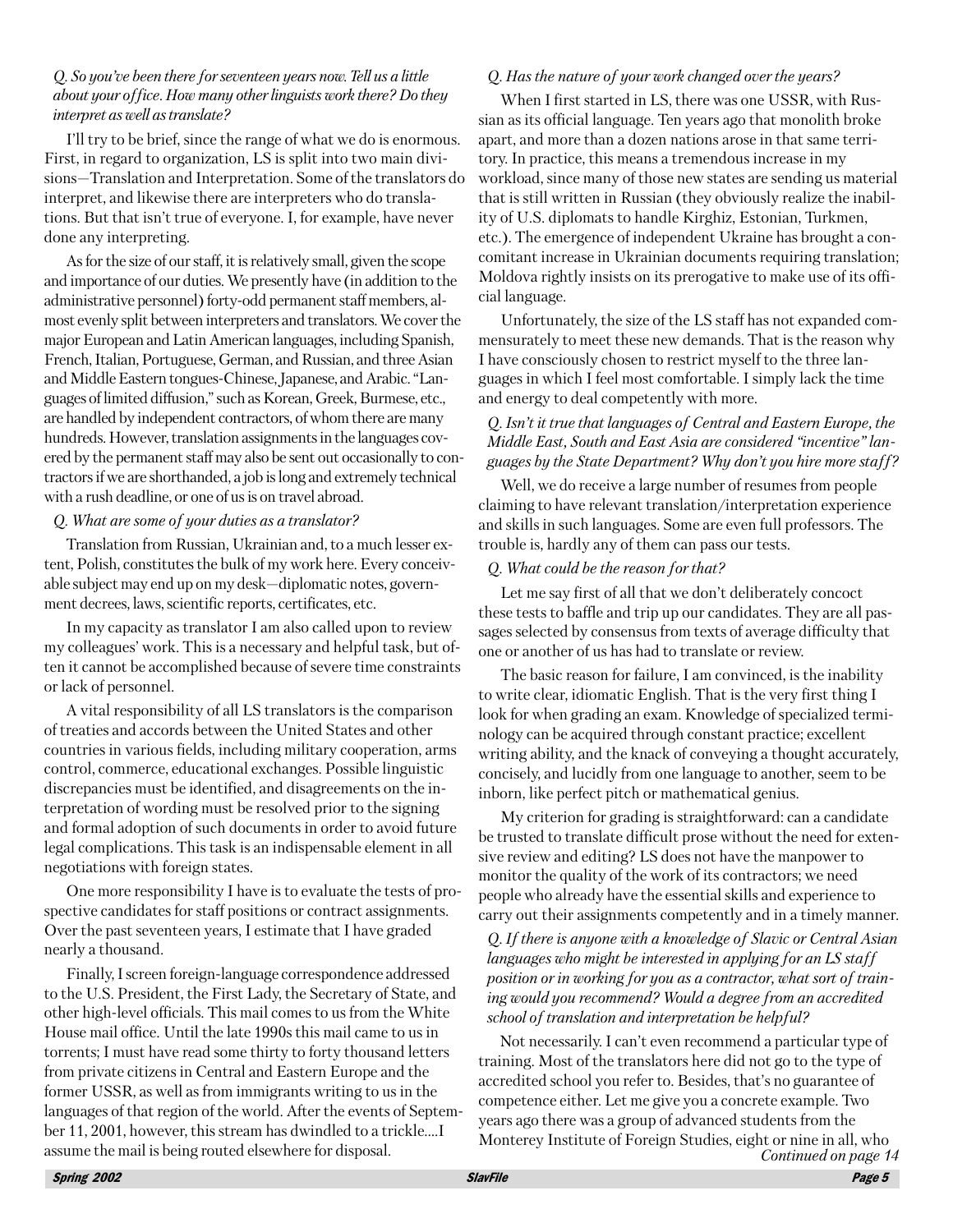## **Womb H** Bosom

## (в переводах Шекспира)

Игорь Веслер

Всё началось с почти праздного вопроса переводчицы NN и последующей дискуссии — откуда взялось слово **womb** в сонетах Шекспира, если они адресованы мужчине, почему латинский эквивалент **uterus** не обрёл право гражданства в литературном английском в той же степени, в которой мат- $\kappa a$  — в русском, и т.п. Дошло даже до того, что один из участников дискуссии заявил, что, мол, рано или поздно

«... найдется переводчик, который воспользуется словом "матка", чтобы донести до читателя шекспировский образ невозделанной земли, вспахиваемой плугом. Ведь корень этого слова - "мать", а "мать" безусловно ассоциируется с землей и вообще с хтоническими силами природы. Кстати, герой "Бедных людей" постоянно называет свою возлюбленную "маточка", и никого это не коробит.»

Мы быстро расправились с различием коннотаций слов **uterus** и **womb** и неправомерностью трёхчленных ассоциативных связей матка  $\rightarrow$ мать  $\rightarrow$  силы природы, установив, что маточка Макара Девушкина прямым образом восходит к матушка и никакой референции к слову матка не имеет. Не коробило оно читателя по одной простой причине — во времена Достоевского слово **матка** в общем обиходе просто отсутствовало, оставаясь сугубо медицинским термином.

А вот вопрос о шекспировском употреблении слова **womb** и родственных ему, а также об их передаче в русских переводах оказался далеко не простым и повлёк за собой дальнейшие разыскания, в ходе которых обнаружилось целое лексическое гнездо родственных понятий, семантическое соотношение которых с соответствующими английскими оказалось не таким уж очевидным.

Следует отметить, что произведения Шекспира были выбраны в качестве источника узуса не случайно — это наиболее массивный корпус текстов, переведенных на русский язык наибольшим количеством переводчиков на протяжении наиболее длительного времени, что позволяет отследить стилистические вариации и предпочтения.

Здесь и далее будем исходить из значений словарных статей одного источника<sup>1</sup>:

#### womb  $n$

- 1.  $a$ нат. матка<br>2.  $\qquad \qquad \delta u \delta \bar{u}$ . чрево.
- 2. *библ*. **чрево, утроба** (матери)<br>3. *поэт*.
- $n$ <sup>o</sup> $m$ .

#### $1)$  мрак, тьма

 $\hat{\text{t}}$ hrough the womb of night — сквозь непроглялный мрак ночи

it still lies in the womb of time  $-$  будущее ещё покрыто мраком неизвестности

2) колыбель, истоки from womb to tomb — *шутл*. от колыбели до могилы  $\text{in earth's womb} - \text{B}$  недрах земли

Для наших целей эта группа значений оказалась вполне достаточной — разве что к библейскому значению (2) следует добавить ещё два термина.

Первый из них — **loins** как «порождающее, дающее происхождение»:

 $\mathbf{loin}\,n$ 

1. обыкн. рl поясница

3.  $6u6n$ ., поэт. чресла

to gird up the /one's/loins — а) библ. препоясать чресла; ...  $\sup$  in a from  $\sinh$  s loins - порожлённый кем-л. происходящий от кого-л.

Библейское употребление этого слова применительно к рассматриваемой теме можно проиллюстрировать цитатой из книги пророка Исайи «... **чресла** мои трясутся; муки схватили меня, как муки рождающей.» (Ис., 21:3) («... are my loins filled with pain: pangs have taken hold upon me, as the pangs of a woman that travaileth...  $\mathcal{S}$  (Is. 21:3, KJV)).

Второй (библейский) термин - ложесна (Исх., 34:19), являющийся прямым эквивалентом **womb** (Ex. 34:19, **KJV**). Это добавление многозначительно, и мы вернёмся к нему позже.

У Шекспира слово **womb** встречается дважды в сонетах (III и LXXXVI) и несколько раз — в драматических произведениях («Ричард III», «Тимон Афинский», «Ромео и Джульетта» и др.)

Хотя цитата, приведенная NN, была взята из маршаковского перевода сонета III, обратимся вначале к сонету LXXXVI:

> Was it the proud full sail of his great verse Bound for the prize of all too precious you, That did my ripe thoughts in my brain inhearse, Making their tomb the womb wherein they grew?

В переводах этого сонета С. Я. Маршак и А. М. Финкель единодушны:

> Все помыслы во мне похоронил, Утробу сделав урной гробовою?  $(C. A. Mapmark)$

Во мне замкнули мысли, превратив **Утробу**, их зачавшую, в могилу?

(А. М. Финкель)

В своих переводах этого же сонета Т. Л. Щепкина-Куперник использует слово **колыбель**, Н. В. Гербель ограничивается простым **сковал в мозгу моём**.... Иными словами,  $womb$  как утроба, вместилище чего-то сокровенного, здесь заявляет о себе ясно и недвусмысленно — и при этом ассоциативно увязывается как с зачатием, деторождением, плодоношением, так и с могилой, подземным царством, сокрытым от взоров земных.

Вернёмся к сонету III. Вот оригинал и перевод

 $^1$  Новый англо-русский словарь. Под ред. проф. Е. М. Медниковой — С. Я. Маршака: и акад. Ю. Д. Апресяна. М., «Русский язык», 1994.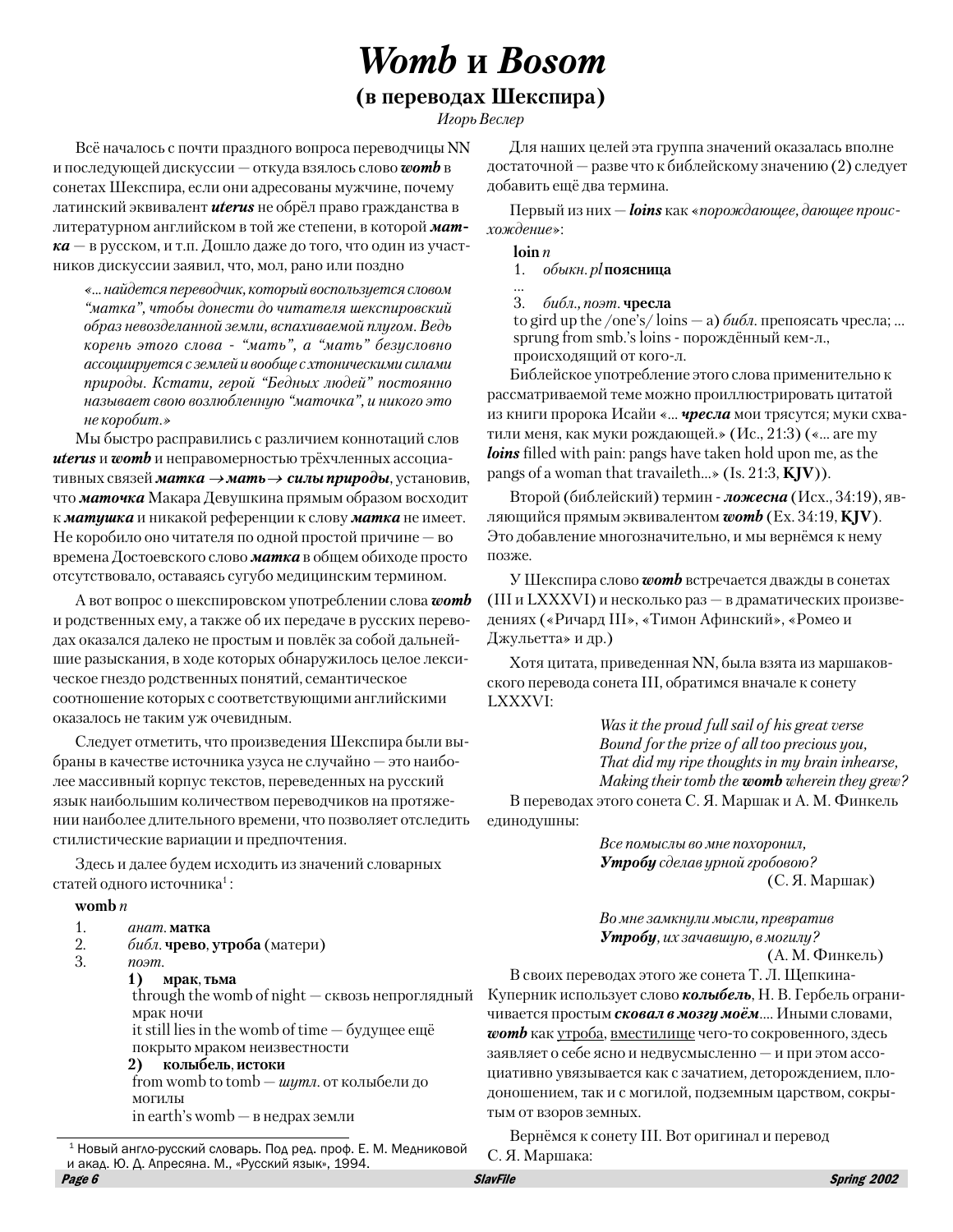For where is she so fair whose unear'd womb Disdains the tillage of thy husbandry? Or who is he so fond will be the tomb Of his self-love, to stop posterity?

Какая смертная не будет рада Отдать тебе нетронутую новь? Или бессмертия тебе не надо -Так велика к себе твоя любовь?

**Unear'd** на староанглийском в данном контексте означает никогда не колосившаяся, не дававшая урожая - т.е. целина, невозделанная земля. Метафорически ипеаr'd womb то, что плодоносит, но ещё не приносило плода, а в данном контексте - вообще не тронуто, девственно, не вспахано, о чём говорит tillage (вспашка) в следующей строке. По В. Далю, это «Земля, никогда еще не паханая, или снова задерневшая; новная земля, новь ж. непашь, залог, целина...». Отметим, что здесь единственный упрёк досточтимому Самуилу Яковлевичу - тавтологическое сочетание (новь и есть нетронутая).

А. Финкель предложил значительно более изящное решение:

Где лоно невозделанное то. Что оттолкнуло б дивный этот плуг? Своей могилой хочешь стать за что, Любви своей в себе замкнувши круг?

Невозделанное лоно и дивный плуг (фаллический символ) совершенно точно передают образ исходного текста, хотя лоно в данном случае не является словарным переводом **womb.** (К этой многозначительной замене **womb=>лоно** мы вернёмся позже.)

И вот здесь на сцену выходит ещё одно слово этого же смыслового ряда — **bosom**, которое, как оказывается, имеет широкий спектр значений, во многом дополняющих метафорический арсенал **womb**, а иногда выступающим в качестве его синонима.

#### bosom I $n$

- 1. 1) *поэт*. грудь
	- to cherish a serpent (a snake, a viper) in one's bosom — пригреть змею на груди
	- 2) душа, сердце

his sorrows were locked in his own bosom  $-\circ$   $\theta$ затаил в своём сердце печаль

2. лоно

in the bosom of one's family  $-$  в кругу семьи

3. недра, глубины

the bosom of the sea  $-$  морские глубины, пучина in earth's deepest bosom - глубоко в недрах земли in the bosom of the forest  $-$  в самой чаще леса

4. пазуха

To put smth. in one's bosom — положить что-л. за пазуху

- 5. 1) грудь (рубашки и т. п.); перёд лифа (платья) 2) манишка
	- starched bosom крахмальная манишка

#### 6. круглая впадина, углубление **bosom** II а интимный, близкий

 $bosom friend = 3a$ калычный друг

 $\bf{deep\text{-}bosomed}\text{ }a$  полногрудый

deep-bosomed woman = полногрудая женщина

**Spring 2002** 

Применительно к этой группе терминов являются показательными переводы «Ромео и Джульетты» и «Тимона Афинского» — поскольку именно в них мы встречаем одновременно и **womb**, и **bosom**.

Например, в монологе брата Лоренцо (акт II, сцена 3):

... The earth that's nature's mother is her tomb; What is her burying grave that is her womb, And from her womb children of divers kind We sucking on her natural **bosom** find, ...

Вот наиболее известные его переволы:

Земля, природы мать, - её ж могила: Что породила, то и схоронила. Припав к ее груди, мы целый ряд Найдем рожденных ею разных чад.

(Т. Н. Щепкина-Куперник) Земля - природы матерь и могила, Прах есмь и возвращаюсь в прах. Опять Даст мать-природа колдовские силы Всему, что будет жить и умирать.  $(E. \overline{C}$ авич)

Земля - праматерь всех пород, их цель. Гробница и вновь - их колыбель. Все, что на ней, весь мир ее зеленый Сосет ее, припав к родному лону.

(Б. Пастернак)

Тот же образный ряд в пределах одного и того же отрывка — в «Тимоне Афинском»:

> Yield him, who all thu human sons doth hate. From forth thy plenteous **bosom**, one poor root! Ensear thy fertile and conceptious womb, Let it no more bring out ingrateful man!

Дарий же ненавистники людей Из глибины твоей неизмеримой Один ничтожный корень. Иссиши Утробу плодородную твою, И пусть она на свет не производит Людей неблагодарных.

.... Common mother, thou, Whose womb unmeasurable, and infinite breast, Teems, and feeds all; ...

О ты, природа, мать всего живого, Ты, чье неисчерпаемое чрево И грудь неистощимая рождают И кормят все живое на земле...

(Перевод Н. Мелковой)

В классическом русском словоупотреблении лоно имеет, согласно В. Далю, широкий спектр значений (грудь, перси, недра, **утроба, колени)**, очерченных весьма точно (ср. *in nature's lap* – на лоне природы, outside the pale of the church  $-$  вне лона церкви (в данном случае pale - граница, черта, территория; ближайший русский аналог - пределы)). Источником можно, по-видимому, считать библейское на лоне Авраамове (in Abraham's bosom) символ райского блаженства под покровительством библейского патриарха. (Образ праотца Авраама с разостланным на коленях (sic!) платом, в котором, как малые дети, покоятся души правед-НИКОВ, ЧАСТО ВСТРЕЧАЕТСЯ В ИСКУССТВЕ ПОЗДНЕРИМСКОГО И РАННЕГОтического периодов.) Continued on page 8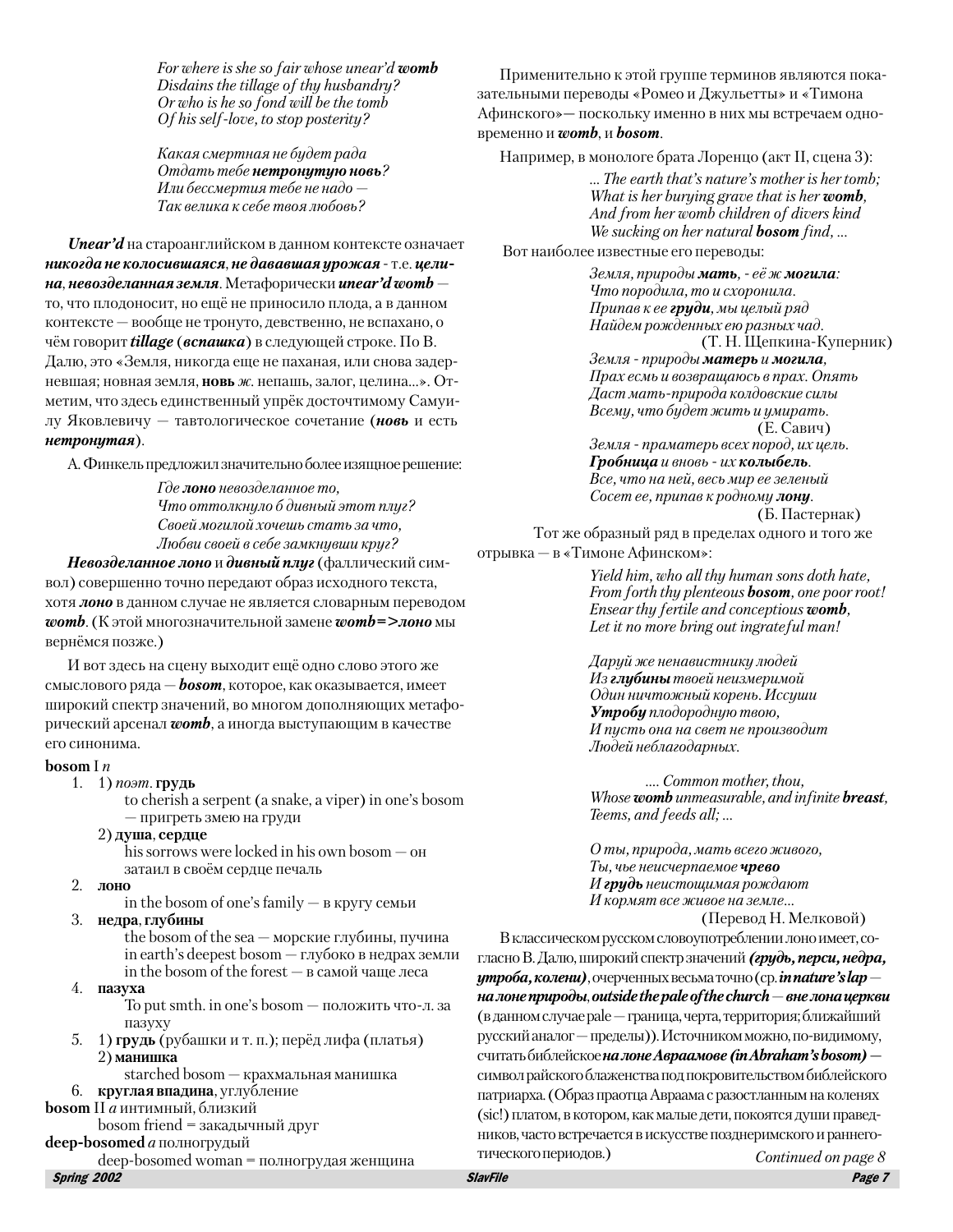## Continued from page 7

Истоки этого образа — древнееврейские представления о **лоне патриарха**, — по словам Петра Грифа, «праотца, к которому в раю относились с особым уважением, уже на земле благословенного богатством и большим потомством» (Simbolorum). В русскоязычной христианской традиции лоно стало ещё более сакрализированным в том смысле, что каноническое употребление этого слова ясно знаменует его отрыв от плотского, женского, греховного начала - в противопоставление западной традиции, где лоно обычно ассоциируется с женственностью (материнское лоно). Так, например, Иоанн Златоуст пишет: «... слыша о лоне, представляй не лоно и не место, но под названием лона разумей близость и дерзновение Сына в отношении к Родившему....» («Против Аномеев. Слово четвертое. О непостижимом.»)

Следует отметить, что до XX в. русская литературная традиция ограничивала, как правило, употребление слова лоно его метафорическим значением в возвышенном стиле (возвращение к месту происхождения, пребывание в чём-л. привычном). Эротический оттенок этого слова, придаваемый референцией к интимным частям тела, встречался крайне редко и являлся скорее исключением. Единственная область регулярного употребления — медицинская терминология (лонная (лобковая) кость (os pubis), лонное сочленение (symphisis), **лонный** бугорок (tuberculm pubicum), etc.). (Как было отмечено в начале статьи, это же справедливо в отношении матка (womb)).

Об этом наглядно свидетельствует состав приведенной выше словарной статьи английского слова **bosom**, составленной по корпусу переводных текстов, датируемых до 60-х-70х годов XX в. В этой словарной статье местоположение **bo**som (грудь, сердце, пазуха, закадычный (т.е. за кадыком, за грудинной ямкой)) не опускается ниже талии - несмотря на референции Даля к **утробе, недрам и коленям** (см. выше). И лишь за последнее десятилетие XX в. лавина эротических и порнографических русскоязычных текстов прочно закрепила в массовом восприятии значения лобок, промежность и влагалище, тем самым в значительной степени лишив слово лоно его поэтического (и уж тем более сакрального) ореола и наделив его физиологической точностью. Это, в свою очередь, означает новое восприятие этого слова теми носителями языка, которые выросли в этой новой языковой среде<sup>2</sup> - так, пастернаковский перевод приведенного выше отрывка из монолога брата Лоренцо может вызвать у читающего его впервые недоумение в лучшем случае или скабрезную ухмылку - в худшем.

Из приведенных выше примеров следуют по меньшей мере такие выводы.

Основной смысловой и метафорической спектр употребления слова **womb** - плодоношение, деторождение, порождение, т.е. всё то, что направлено из утробы вовне, в мир. Не

случайно единственный нетрадиционный библейский синоним ложесна употреблён именно в этом смысле (всё, раз**верзающее ложесна**, т.е. **выходящее в мир из утробы**) — так же, как и родственное слово **чресла**. И это подчёркивается, даже когда слово **womb** ассоциативно увязывается с могилой, утробой земли, Аидом, в который возвращается всё земное. Слово **bosom**, употреблённое в родственном значении (недра, глубины), напротив, не несёт этого смыслового оттенка порождающей сущности.

Основной смысловой спектр употребления слова лоно в современном литературном и обиходном русском языке практически лишился метафорических коннотаций укромного, интимного, тайного, сокровенного места, через которое или в которое возвращаются, т.е. всего того, что направлено в утробу извне, из мира, где находят упокоение и блаженство, и исчерпывается в основном анатомическими референциями. В этой связи следует отметить восприятие **bosom** как груди (а не в значении лоно), но не лона - как кормящей груди (а не пути к утробе); иными словами, если в русской литературной традиции объём понятия термина **лоно** был смещён и не совпадал буквально с объёмом понятия **bosom**, то в современном употреблении они отдалились друг от друга ешё более.

Igor Vesler can be reached at vesler@compuserve.com

## **Project Manager**

MAGNUS assists government agencies, health plans and leading hospitals throughout the U.S. in their efforts to communicate in different languages. Our focus is on healthcare and we are dedicated to delivering a quality product. We are currently seeking an experienced Project Manager with these qualifications to work in our Walnut, CA office:

- $\bullet$ **Bilingual**
- Able to manage client/vendor relations
- $\bullet$ Experience overseeing projects from inception thru delivery
- Firm understanding of translation QC procedures
- Detail oriented
- **Excellent communication skills**
- Ability to Multi-task/manage multiple projects simultaneously
- Experience with TM tools

Translation and/or Healthcare industry experience is preferred.

The successful candidate will be expected to participate in and represent MAGNUS at industry trade association meetings. Some overnight travel/sales support will be required.

We enjoy a fast-paced, casual/professional office atmosphere and offer full healthcare coverage, 401 K with company match, paid holidays & vacation, dependent care coverage, life insurance, tuition reimbursement... you get the picture.

For consideration, forward resume and salary history in confidence to:

Richard W. Antoine **MAGNUS** 1313 N Grand Ave #280 Walnut, CA 91789

Fax: (909) 869-0788 e-mail: tcd@magnuscorp.com

<sup>&</sup>lt;sup>2</sup> "... Стоя на молитве, я был отвлекаем прысканьем и хихиканьем двух отроковиц годов 13-14 от роду всякий раз, как только СВЯЩенник произносил слово «лоно» ..." (В. Громов, частное сообщение).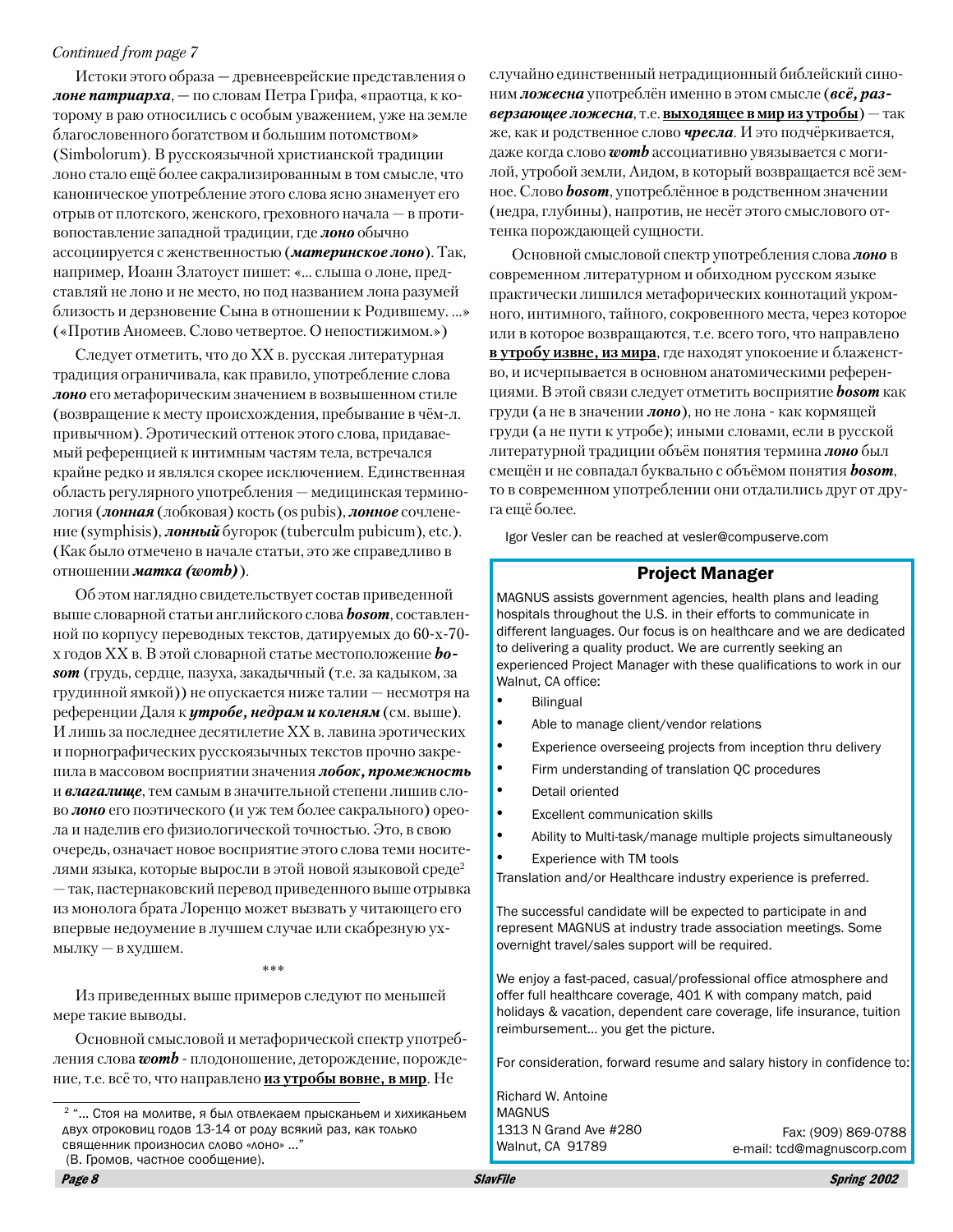# **Software Review**

## **ORFO UKRAINIAN SPELLCHECKER**

Vadim Khazin

**SMART LINK CORPORATION** 

ORFO 2002 RUSSIAN - UKRAINIAN

FOR WINDOWS 95/98 & NT/2000

Many SLD members have been using various language-related programs distributed by SmartLink Corporation (ParaWin, multiple dictionaries, etc.). Their recent product, ORFO 2002 Russian-Ukrainian, can now be ordered from them (800-256-4814. www.smartlinkcorp.com). I spent some time checking this product's advantages and disadvantages on my Ukrainian files, and will share my impressions with our readers.

First, some technical details. According to the manufacturer, the spellchecker works with Windows 95 or later, including WinXP, and with MS Word 97 or later. At home I have a PC with Windows XP and MS Word 2002, and at work I have

Windows 2000 and MS Word 98; on both computers my experience was similar. Using Orfo with applications other than MS Word might require additional Cyrillic utilities or adjustments to your OS.

Initially, when I installed SmartLink's ORFO 2002 Ukrainian (without Russian) on the computer with the earlier version of the Russian ORFO, spellchecking produced unacceptable and even funny results: it suddenly could not recognize the simplest Ukrainian words. The combined Ukrainian+Russian version is much better in this respect, but you must always be alert to which language it thinks it is dealing with at any given moment.

As far as I know, this is one of the first attempts to develop a Ukrainian spellchecker, and it proved its usefulness to me by unexpectedly revealing a number of misspellings (mostly double or misplaced letters; however, it also correctly identified some words that I had thought were correct but did not appear in any of my dictionaries). This proves once again that you cannot fully trust your own proofreading.

Among the features other than spellchecking this program provides are Show All Word Forms and Add New Word to the Dictionary. The first of these, if you select it, will open a window with all forms of the highlighted word, while the second one will open another window suggesting forms for the "new" word (not included in the ORFO dictionary).

The dictionary, by the way, as stated in the brochure, contains "100,000 Ukrainian stems"; however, no information is given on its authors, nor on the year of publication. Since the Ukrainian language has been developing quite rapidly in the last decade, and some of its spelling rules have changed, this information would be very important. Judging by the words ORFO rejected, I can guess that the vocabulary it covers reflects a period no later than the mid-90s. For example, it recognizes the word **IHTEPHET**, but not its derivatives. And it virtually ignores the changes that are occurring with the letters  $\mathbf{r}$ ,  $\mathbf{r}$  and  $\mathbf{x}$ .

Current tendencies in Ukrainian spelling have led to the replacement of  $\mathbf r$ by r (a letter that reappeared in the language in 1992 after more than 60 years of oblivion) in words of foreign origin where the corresponding sound is that of a hard  $g$  in English and the replacement of  $x$  with  $r$  when the sound is closer to the English **h**. For example, **атентство, гарант** are now replacing агентство, гарант, and Голокост, гокей are now replacing **Холокост**, **хокей**. ORFO does not reflect these tendencies yet.

In addition, it does not recognize many proper nouns, for example, some U.S. states (Делавер), non-Ukrainian  $(Ax\cos\theta)$  and even some Ukrainian personal names or patronymics (in my document — Сергійович). Another problem for ORFO appears to be hyphenated words (for example, **імпортно-експортний**). Also, it seems to reject some nouns in the plural, although it recognizes them in the singular (клопотаннях, направлень), abbreviations (вул. шт.), and some other words for unknown reasons (дарувальник, нерозбірливо, скінчується).

When using ORFO with your old files (i.e., files created before you installed this program), you must be cautious because at any moment the program may switch from Ukrainian spellchecking to Russian regardless of whether you have marked Ukrainian as the "Default" in Tools  $>$  Language  $>$  Set Language. The best thing to do in such cases is to Select All, and then Copy and Paste the text into a new document, and only then Set Language. Unfortunately, in PowerPoint the Select All function does not apply to the whole document, only to the current slide, so spellchecking can become quite tedious.

All these shortcomings notwithstanding (and I did not touch on the Russian spellchecker here), I recommend ORFO 2002 to all Ukrainian translators as a powerful tool that may well help you avoid unnecessary and annoying mistakes.

Vadim Khazin, the Ukrainian editor of SlavFile and nationally known burime master, may be reached at vakh@ced1s0.engr.ccny.cuny.edu

The Ukrainian and Russian ORFO CD-ROM can be ordered by calling 1-800-256-4814. The SmartLink Corp. is offering a special price of \$95 for ATA members. Upgrades for those who own previous ORFO versions are available for \$55.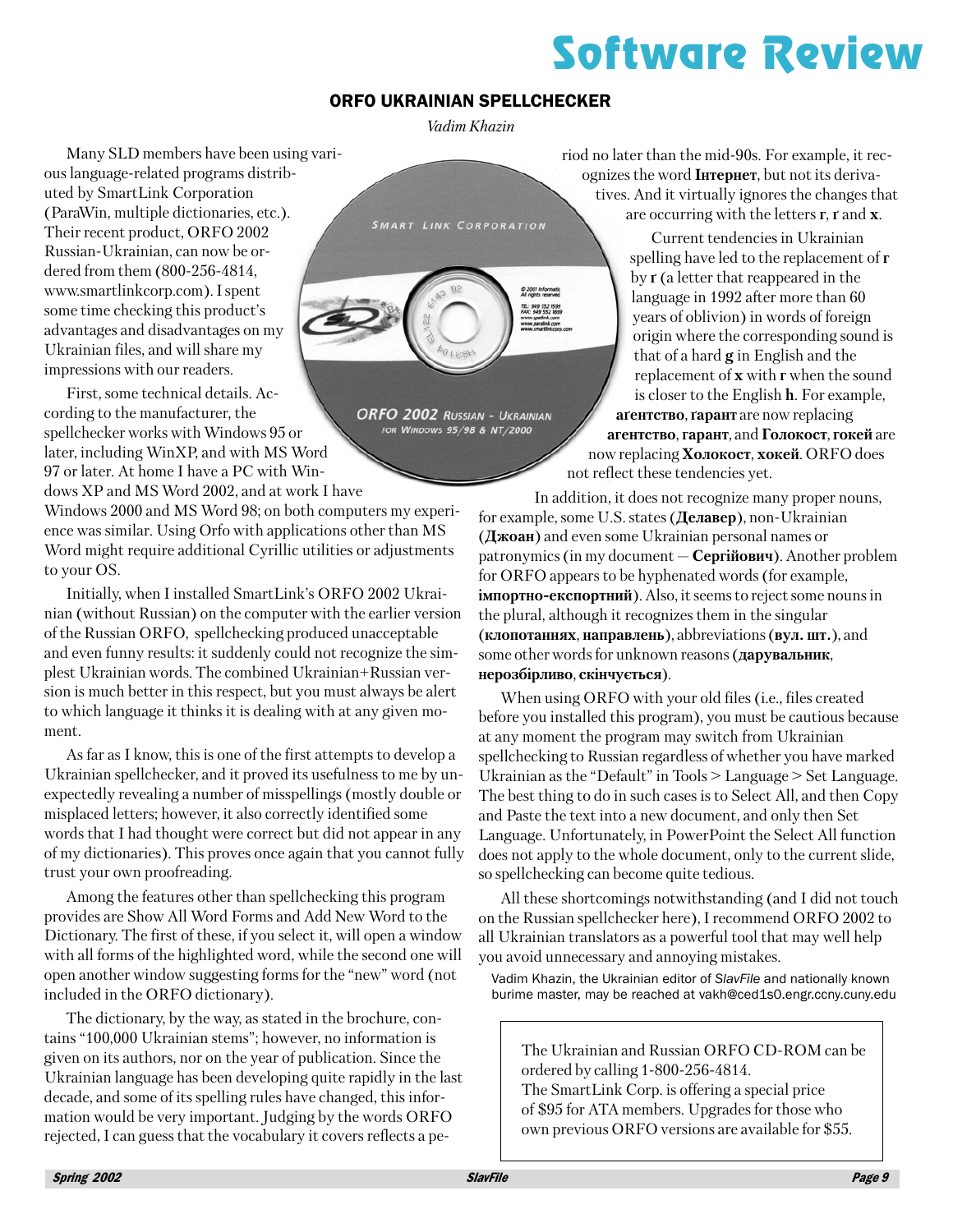# **SLAVFILE LITE: NOT BY WORD COUNT ALONE**

#### Lydia Razran Stone

This issue of *SlavFile* could be described as my "Silver Anniversary" issue. It is the 25th I have edited since reluctantly volunteering to take on the Division newsletter after it became clear that no one else was going to come forward. Although my decision was impulsive and driven more by my commitment to our fledgling division than any desire for the job, from a purely selfish standpoint this was one of the best decisions I have ever made. I have loved the work, the results, and the feeling of contact with the profession and its members that this position affords me. Like a kind of self-appointed Supreme Court Justice I seem to have taken on this role for life and have no plans to retire; although I am enough of a democrat to allow myself to be replaced if a bona fide grounds well demands it. At the yearly meeting of newsletter editors, we are envied for the fact that obtaining interesting and well-written contributions from Division members bears little resemblance to pulling teeth. Whatever credit I deserve for *SlavFile's* success can probably be attributed to the faith I have had from the beginning that there were an infinite number of interesting and entertaining articles to be written about the actual substance (as opposed to the periphery) of Slavic translating and interpreting and that our erudite, interesting and entertaining members were actually eager to write them, needing only a bit of encouragement. Of course the lion's share of the credit goes to the contributors who allowed themselves to be so encouraged  $-$  see the first page of this issue for a list of contributors to the last  $25$  issues  $-$  and particularly to my fellow SlavFile editors and regular contributors, to whit: Galina Raff, Laura Wolfson, Ann Macfarlane, Nora Favorov, Alex Lane, Susana Greiss, Vadim Khazin, Tomek Poplawski, Jim Walker, and the Slovist Raphy Alden. Several months ago Galina Raff forwarded to me a letter she received from a reader in Russia. Valerie Shcherbakov, which closed: "The *SlavFile* is my favorite reading and, for all I know, the only publication where genuine love of the job prevails over the desire to use it commercially." Although I would never have thought to put it this way, this comment reflects the essence of what I have hoped to achieve in our newsletter. I could not have received a more gratifying compliment.

Last month, Ann Macfarlane sent me a stack of old "Survival Russian" columns (a regular feature of the English-language magazine Russian Life compiled by Russian editor Mikhail Ivanov), thus saving an afternoon when I was too miserable with a cold to do anything useful but not quite miserable enough for daytime TV. Here I found one of the best multilingual puns I have ever encountered, and I try to encounter as many as I can. "The newest slang relating to New Russians is the odd term *novarischi*, invented by acrimonious French Hotel managers in the Cote d'Azur."

Some issues ago I asked readers to send me interesting or amusing examples of what I had dubbed "cross cultural crossovers," instances where members of one culture react to some phenomenon in one way, while representatives of another culture react in precisely the opposite way. Alas, this, like many of my requests for reader contributions failed to produce a deluge of mail. Undaunted, however, I have gone on to find a (dare I say) juicy new example myself. In connection with my teaching of English to immigrants to Northern Virginia, I have been spending a fair amount of time with people from South and Central America. I have found that such folk tend to assess the fruit in the U.S. as tasteless at best; however, in spite of complaints of natives they find our bread acceptable. As we all know, Slavic (or at least Russian) immigrants are likely to consider our fruit worth queuing for, but our bread equivalent to wood shavings. Further, Latin Americans find the climate in Washington, DC fine in the summer and unbearably cold in the winter; our residents from the former USSR, наоборот; think the winters astonishingly mild and the summers quite literally Hellish.

After all these years as a translator, I rarely have trouble with Russian words that are neither technical nor slang, but some weeks ago the word опереточный in a general news article brought me up short. Are there any other well-meaning but misguided Anglonates out there who would have tried to derive this word from the (nonexistent) verb (о) переточить, before they sheepishly realized that there are numerous phenomena in Russian society today that can, quite legitimately, be likened to operettas.

In my last column, I requested readers to explain why "I like to travel, including on business," is not quite normal English syntax. I received the following reply from Marie Hall:

To be sure that your query gets a response, here is my take on the sentence, "I like to travel, including on business." This might pass without question in a colloquial setting, but is, as you kindly put it, not a completely normal English sentence. "Including" in this sentence seems to be used as a preposition or conjunction but as a verbal, it is not entitled to do this. A verbal does not require a noun antecedent, only relative pronouns require noun antecedents. A verbal can act as a gerund (noun) or as a participle (adjective). Example 1: "Including me would not be wise." In this sentence "including" is a gerund acting as the subject of the sentence, and, in its verb function, takes the object "me." Example 2: "The group, including the leader, numbers ten persons." Here the participle, "including," with its object, "leader," modifies the subject, "group."

One way of expressing what the "not-completely-normal" sentence says is: "I like travel, including travel on business," where "including" is a participle that modifies the first "travel" with the second "travel" as its object. Another possibility: "I like to travel, even on business." This is a bit more complicated because what you have here is an ellipsis: "I like to travel, [I like to travel] even on business." Here "even" modifies the verb, "like," and "on business" modifies "to travel" in the ellipsis.

As to "even" and "particularly," both would modify the verb, "like," and the sense of sentences including these words would usually mean, "I even like to travel on business." or "I particularly like to travel on business." and there aren't very many people who could honestly make the last statement. That, I'm sure, is more of a response than you expected, but I don't often have a chance to think about grammar and parsing and I got carried away.

Wow, I wonder what it would be like to have such an exact theoretical understanding of English grammar. I would certainly find it useful in my translating, and even more in my teaching of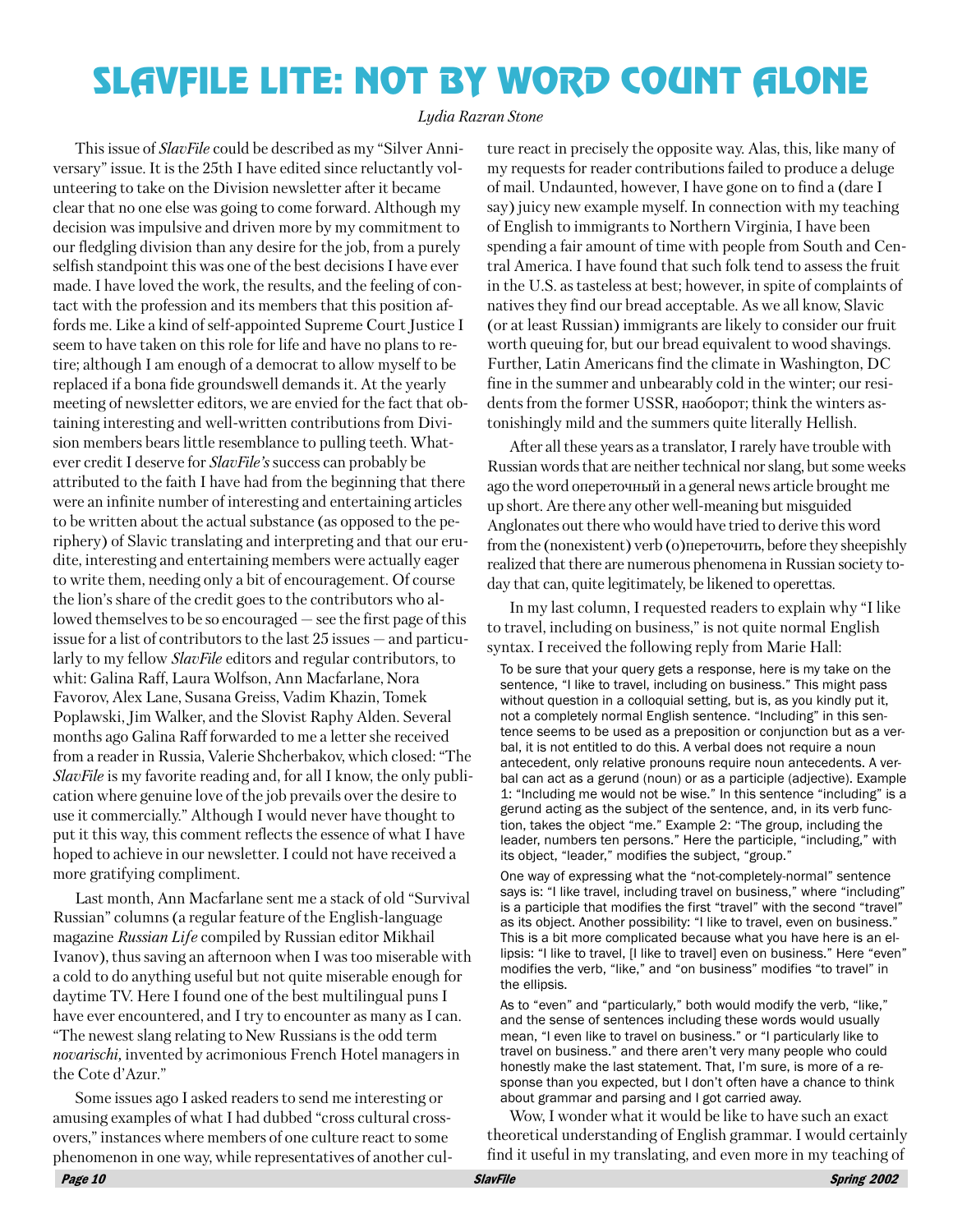# **Book Review**

ESL where I am constantly explaining myself into a corner. Meanwhile, I have decided that Russian sentences including включая can best be handled by using "included" rather than "including," e.g., "I like to travel, on business included." I do not think Marie agrees with me. What do the rest of you think?

Joel Stern has sent me a set of purportedly genuine Russian ads and announcements that a friend of his received on the Internet. I have seen a great many of this sort of thing, indeed, usually the same few cycled over and over, but these were all new to me and in Russian. Here is a selection:

> Господа, не бросайте окурки в унитаз. Администрация туалета.

(Объявление на заборе кладбища). ВСЕ НА ВЫБОРЫ! ХВАТИТ ОТСИЖИВАТЬСЯ В НОРАХ! ВСТАНЬ И ПРОГОЛОСУЙ!!!!

Вяжем детские кофточки из шерсти родителей.

Граждане! В связи с ремонтом водопроводной сети в доме 23 января не будет света. Также запасайтесь горячей водой.

Граждане! Света не будет в ближайшие дни по причине быка, сбежавшего с фермы и забодавшего телеграфный столб.

Дети выдаются отцам только в трезвом состоянии.

ЗУБЫ? Наши стоматологи сделают все, чтобы вы навсегда забыли о них!

Товарищи студенты! Не бросайте котлеты и сосиски на пол, три собаки уже отравились.

#### ТРЕБУЮТСЯ МОЛОДЫЕ КРАСИВЫЕ ДЕВУШКИ НА ВАКАНСИЮ ПЕРЕВОДЧИКА С АНГЛИЙСКОГО ЯЗЫКА. Ниже, мелкими буквами: Желательно знание английского языка.

Finally, Tim Sergay sent me the following, in answer to a query in Raphy Alden's Slovist column. Since the column does not appear in this *SlavFile* issue, I am including his message here.

How to translate "clear and present danger" into Russian came up in a recent SlavFile; I never saw anyone's answers to it. My approach would be to investigate Russian translations of Tom Clancy's novel titled "A Clear and Present Danger"; I just found two: "реальная угроза" and "прямая и ясная угроза." The first is very very good semantically and makes an interesting illustration of the Russian take on the Latin-rooted "real." The second is a closer approximation of the rhetoric, i.e., two closely synonymous modifiers plus noun. I was thinking of different modifiers for a version like the second (likewise reversing the English order for rhythmic reasons: назревшая и явная угроза.

P.S. I just took another pass on Yandex and hit the jackpot: three different versions for the video title: ЯВНАЯ И НЕПОСРЕΔСТВЕН-НАЯ ОПАСНОСТЬ (ЯВНАЯ И ПРЯМАЯ УГРОЗА/ПРЯМАЯ И ЯВНАЯ YFPO3A).

**Happy Spring Everyone!** 

## "Wedded Strangers. The Challenges of Russian-**American Marriages"**

by Lynn Visson, Expanded (Second) Edition, Hippocrene Books Inc., \$14.95.

### Razilya Todor

"Men are from Mars. Women are from Venus" is how author John Gray has described the differences between women and men in general. How then might one describe men and woman who come together from different cultures? Lynn Visson calls them "wedded strangers" in her book Wedded Strangers. The Challenges of Russian-American Marriages. Anyone romantically involved with a person from another culture at one point of time or another has asked him or herself whether a particular misunderstanding or wrong assumption is a problem common to all married couples, a matter of individual personalities, or perhaps a result of the fact that the partners were raised with different cultural assumptions. "Differences in roles and expectations, common enough between spouses of the same culture, can become major sources of conflict when the couple comes from very different backgrounds". Since I have personal experience with being a member of such a couple, I began reading *Wedded Strangers* hoping that the book would explain the differences between Russians and Americans and tell me how to avoid the potential pitfalls faced by a cultural Russian who marries a U.S. native.

I eagerly opened the book and read: "She was a beautiful and famous 44-year-old American dancer. He was a handsome, idolized 25-year-old Russian poet." Wow! I loved that. It was the beginning of a thriller. And I was thrilled until I got to the next chapter. In the second chapter, Lynn Visson provides a history of the relationship between America and the former USSR and how they stamped the minds of Russians and Americans: "Official propaganda, fervid imaginations, and the two caricatures which differed radically from flesh and blood Russians and Americans". In the third chapter she starts to concentrate on her central theme.

This book turns out to be a large collection of anecdotal descriptions of relationships within Russian-American couples. Pyotr could not understand why Americans openly discussed the cost of vacations and schooling and their income tax deductions but not how much they earned or paid for their home. "Your friends prefer discussing what they do in bed to what they do at the bank," he complained to Joyce. Some of those relationships were successful; some were not. As you go through chapters with intriguing titles such as: Breaking the Ice, For Better or For Worse, Passions and Psychobabble: Roles and Sex, Looks and Manners, Two Kinds of Time, On the Job, Dollars and Rubles, Friend or Droog?, Eat, Drink and-Relax? How are you feeling? The Culture Conflict, here and there you encounter a piece of wisdom, for example:

 $\blacklozenge$  Russian and American ways of talking about money are as different as their spending habits.

• Once "wedded strangers" produce children, it is as hard for the American parent to adapt to the Russian collective spirit as it is for the Russian parent to adapt to American individualism.

 $\blacklozenge$  Americans are not used to getting gratuitous advice on child rearing from relatives, neighbors and friends.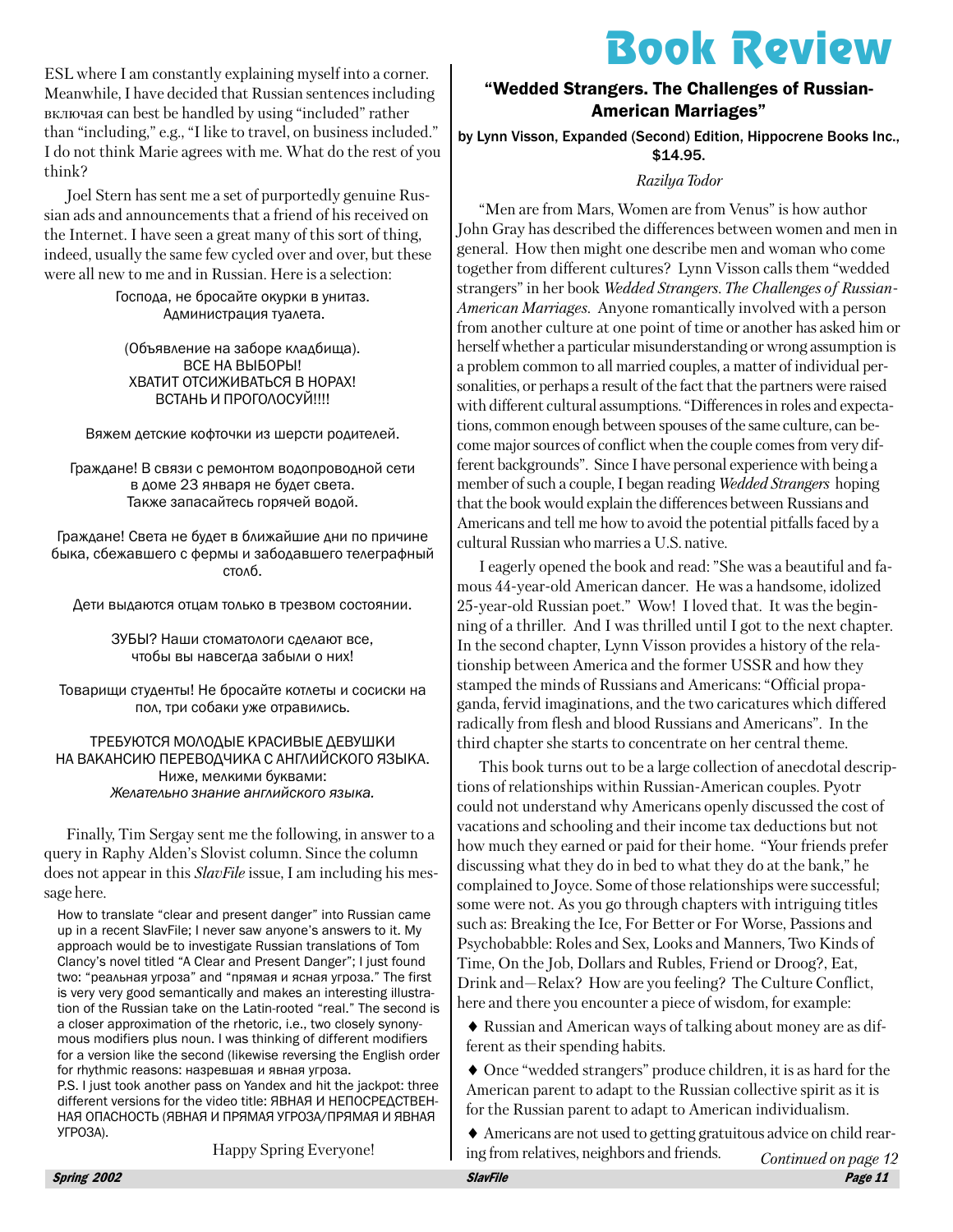## **REVIEW OF ROBERT TAYLOR'S ATA PRESENTATION ON TRANSLATING RUSSIAN FINANCIAL STATEMENTS**

#### Ludia Stone

As anyone who has seen my tax records or, alas, my bank balance could tell you, finance is not my forte. Nevertheless, I know a virtuoso performance when I see one. And to my mind, Bob Taylor's presentation, entitled *Challenges in Translating* Russian Financial Statements at the last ATA Annual Conference was just such a performance. It does not detract a bit from his accomplishment that, by choosing to walk us through a generic Russian financial statement, discussing the precise realworld meaning and best English equivalent of each line, he took advantage of ideal conditions for making a substantial contribution to Russian-English translation. Financial statements are, after all, an area where all the concepts are welldefined, and even equipped with precise operational definitions in each culture, although the concepts and practices used in each culture are very different, and where, as he told us, the most reliable dictionary is wrong at least 50% of the time. Moreover, as a person with many years of professional experience both as an international banker and a financial translator, Bob has an expert understanding of every term in Russian and English statements and of the differences between them, and, perhaps just as important, of the practical uses these translated documents are likely to have. For example, with regard to translation of the word  $\kappa p e \partial u m$ , he was able to say definitively, "In all my years as a banker, I never once discussed advancing a credit, it was always a loan."

In addition to the terminological explication, Bob gave some valuable general advice about translating financial material. First, he enjoined his listeners to be very skeptical of what they find in bi- or multilingual dictionaries. There is a particular pitfall in this field that does not occur in many others: British and U.S. accounting practices and terms differ and evidently all available financial dictionaries cite British terms virtually exclusively. How then to proceed? Bob suggests finding an explanatory definition of a Russian term in Russian. Then, if there is no exact U.S. accounting equivalent, the translator must come up with a rendering after deciding how literal or descriptive to make the translation. Various alternatives can be checked on the Internet to see if they are in current use at least in translations of Russian. Bob told us that he prefers descriptive translations unless a concept refers to a specific law in which case he uses the literal rendering.

Another excellent suggestion was to beware of locking yourself in to specific Russian-English equivalents across contexts. It is far more important to translate a particular term in a way that is consistent with practice than to maintain a (foolish) consistency regarding rendering of particular words. As to whether it is justified to make a Russian financial statement seem as readable and familiar as possible to U.S. readers, Bob's answer was firmly negative. "It is better to be a bit awkward in translating, than to use normal American terms and imply that accounting practices are the same" (when they are anything but). Furthermore, " if a bank is not familiar with Russian accounting practice, it has no business lending money to Russian firms."

Since all of Bob's excellent handout material, including the Russian and English versions of a generic Russian financial statement, a list of business and financial dictionaries, and a two page list of useful web links can be found on the SLD website, we will not cite examples here. Bob did go over some financial false cognates not in his handout and these are well worth repeating. In a financial context:

1) *onepayus* is usually *transactions*;

2) yyuacmus or yyuacmeosams, for example, in a subsidiary, is *invest* not *participate*; after a percentage, *yuacmus* is best translated as, e.g.,  $50\%$  stake;

3) динамика is frequently best rendered as *fluctuations*;

4) on a financial statement  $\phi$ ond is reserves;

5) а положительный ог отрицательный результат is a profit or loss never a *positive* or *negative result*;

6) налог на прибыль should be rendered in English as corporate income tax not tax on profit.

As for *pacuem*; a word many of us have learned to love to hate, Bob described it as an annoying fly buzzing around Russian financial statements that is only very rarely to be rendered by its canonical definition of *settlement*, but instead, in financial statements, as *receivable* or *payable* (polar opposites), depending on context.

As I implied before, the goods news is that all Bob Taylor's materials are available on the web at www.americantranslators.org/divisions/SLD/index.htm. The bad news is that now we have finally got this elusive subject roped and tied down, the Russians are evidently planning on uniformly adopting practices much closer to the International Accounting Standards. Oh well, even the worse case will be ameliorated by looking forward to a presentation by Mr. Taylor explaining the latest wrinkles.

#### **Wedded Strangers**

Continued from page 11

• Trying to functions from day to day in a stubbornly resistant foreign language can be highly frustrating, and listening to a spouse babbling in broken Russian or English can be grating on the nerve.

If you are looking for a love story similar to yours and/or want to have a working relationship with an American or Russian you might enjoy reading this book for pleasure. However, if, as I was, you are looking for something closer to a trouble shooting manual, you are apt to be disappointed.

Razilya Todor can be reached at todorr@pwfl.com.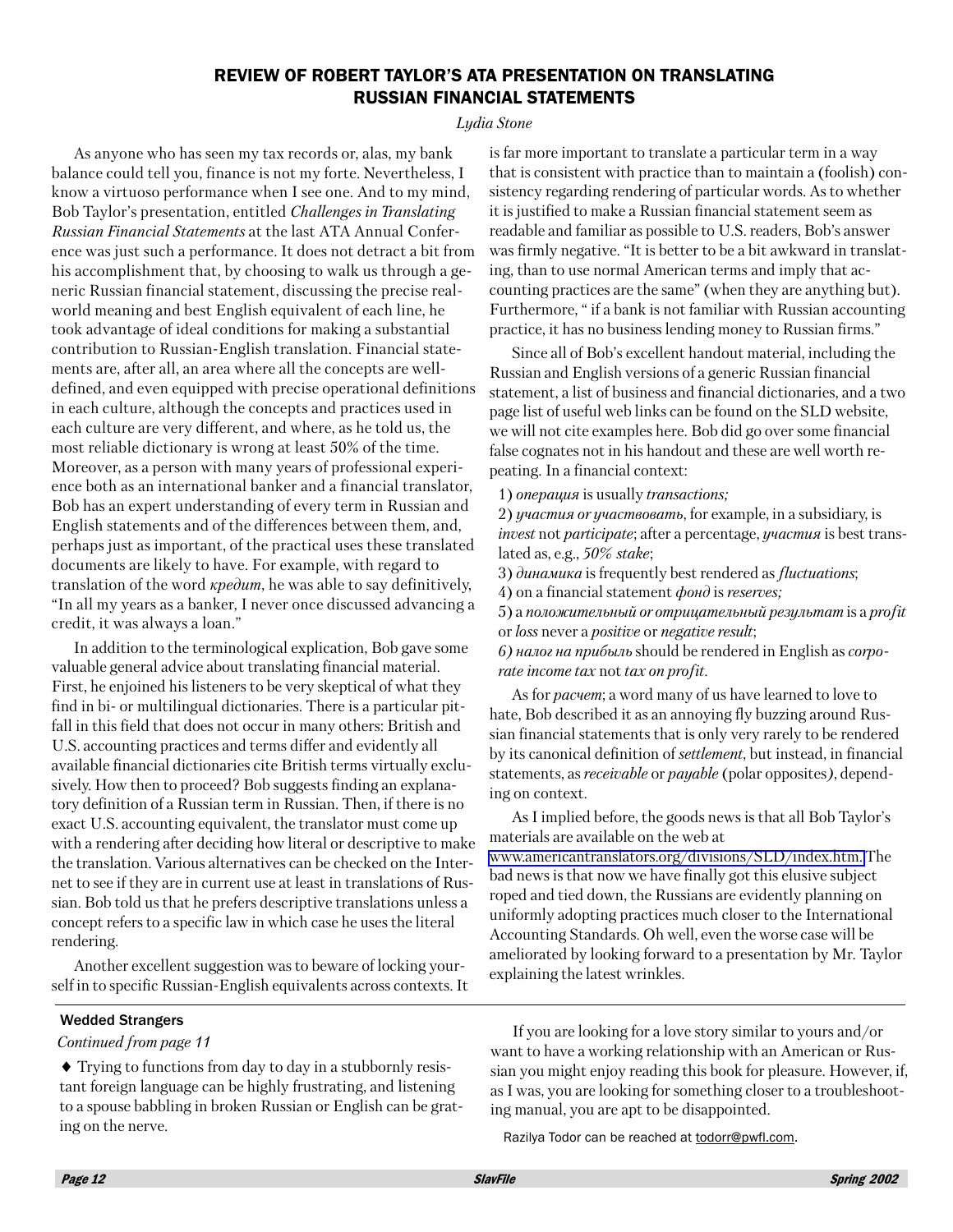## **Wolfson on Wolfe**

#### Laura Esther Wolfson

Editor's note: Our request in the SlavFile Lite column for readers to send information about English language literary works containing allusions to Russian literature elicited the following.

#### Dear Lydia,

Your request carried me back to my fifteenth year, much of which I spent immersed in the novels of Thomas Wolfe (1900-1938), author of such overheated works as *Look Homeward*, Angel, and Of Time and the River. I recalled a scene somewhere in which the protagonist mentions Dostoevsky, whose name is unfamiliar—and unpronounceable—to his university classmates. His enthusiasm for the Russian leaves them cold.

I searched the nine hundred and twelve pages of my parents' tattered edition of Of Time and the River without success. As I read, however, I became reacquainted with Eugene Gant, a young man of prodigious hungers struggling to experience the world and make himself into a writer, traveling as he does so from rural North Carolina to Harvard, to Paris. I also rediscovered other references to Russian literature.

## The first reference occurs during a playwriting seminar at Harvard. Seth is a classmate of Gant's in the seminar.

"Chekhov! Ibsen!" old Seth would whine sourly with a dismissing gesture of his parched old hand, and a scornful contortion of his bitter mouth in his old mummy of a face. "You guys all make me tired the way you worship them!" he would whine out at some of the exquisite young temperaments in Professor Hatcher's class. "Those guys can't write a play! Take Chekhov, now!" whined Seth. "That guy never wrote a real play in his life! He never knew how to write a play! He couldn't have written a play if he tried!" He never learned the rules for writing a play! — That *Cherry Orchard* now," whined old Seth with a sour sneering laugh, "-that *Cherry Orchard* that you guys are always raving about! That's not a play!" he cried indignantly. "What ever made you think it was a play? I was trying to read it just the other day," he rasped, "and there's nothing there to hold your interest! It's got no *plot!*" There's no story in it! There's no suspense! Nothing happens in it. All you got is a lot of people who do nothing but talk all the time. You never get anywhere," said Seth scornfully. "And yet to hear you guys rave about it, you'd think it was a great play." Further on, he says bitterly, "We've had plenty of guys in this country who wrote great plays. If they'd come from Russia you'd get down and worship 'em. But just because they came out of this country they're no good!"

Later, Gant muses on whether the received canon of great works is to be trusted, or whether one should read obscure writers in hope of discovering an unknown great. Although he has a na*tive mistrust of authority, he concludes,* "I have not discovered for myself any obscure writer who is as great a novelist as Dostoevsky."

Further on, he observes, "More and more I am convinced that to be a great writer a man must be something of an ass. I read of Tolstoy that he read no newspapers, that he went away and lived among peasants for seven years at a time, and that for six

years he read nothing but the novels of Dumas. Yet such a man could write great books. I almost think it is because of this that he did."

All of these allusions, and yet where was the conversation about Dostoevsky I sought? Finally I wrote to Alice R. Cotton, the reference historian at the North Carolina Collection of the University of North Carolina at Chapel Hill, describing the passage and asking for help. She guided me to a later novel of Wolfe's, *The Web and the Rock*, even citing the precise chapter where the scene occurs.

Monk [the main character] is the acolyte of an older student, Jerry Alsop at Pine Rock University. Alsop has excellent literary taste; however, "He could see no merit in the work of the great Russian writers—Tolstov, Dostoevsky, Turgenev, even Chekhov he had never even made an effort to understand them. In some strange way, his heart was set against them; he was afraid of them. He had long ago conceived the prejudice that a Russian writer stood for unbroken gloom, grim tragedy... in contradistinction to the works of those writers of whom he approved, and who...represented "the more wholesome and well-rounded point of view."

After becoming a member of Alsop's clique, Monk begins to stray, to run with a fast crowd, visit fraternities, even a brothel. But it is while browsing in the university library that Monk hits *bottom.* "Alsop's worst fears were realized. The fellow had begun to prowl in the college library all by himself, and had stumbled upon certain suspect volumes that had, in some strange or accidental way, insinuated themselves into those respectable shelves. Notable among them were the works of one Dostoevsky, a Russian...when Alsop finally rounded up his erstwhile neophyte...he found him, as he pityingly described the situation to the faithful later, "gabbling like a loon."

"..... Our groping adventurer not only knew nothing about the aforesaid Dostoevsky...if he had even heard of him it was in the vaguest sort of way, for certainly that strange and formidable name had never rung around the classroom walls of old Pine Rock. The plain truth is that he had stumbled over it because he was looking for something to read and liked big books...and this one, which bore the promising name of Crime and Punishment, was certainly large and heavy enough to suit his taste.

Thereupon, he began a very strange and puzzling adventure with the book. He took it home and began to read it, but after fifty pages gave it up. It all seemed so strange and puzzling to him; even the characters themselves seemed to have several different names apiece, by which they addressed one another, the whole resulting in such confusion that he did not always know who was speaking. In addition, he was not at all sure what was happening. The book, instead of following the conventional line and structure of story, plot and pattern, to which his reading had accustomed him, seemed to boil outward from some secret, unfathomable and subterranean source...The result was that the story seemed to weave out upon a dark and turbulent tide of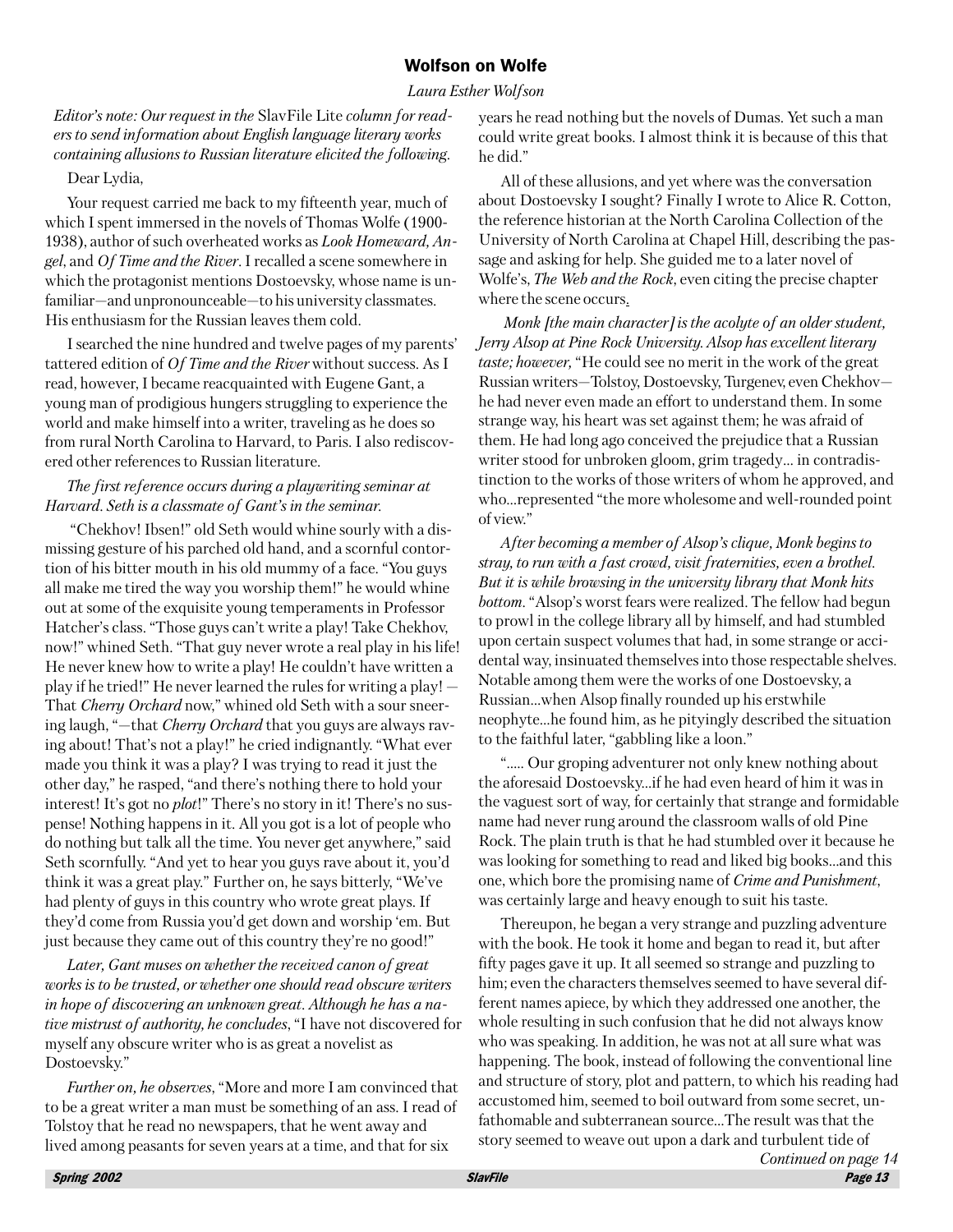## Continued from page 13

feeling...... As for the talk, the way the people talked, it was the most bewildering and disturbing talk he had ever heard: anyone was likely to pour out at any moment, with the most amazing frankness, everything that was in his mind and heart, everything that he had ever felt, thought, dreamed or imagined. And even this would be broken in its full flood tide by apparently meaningless and irrelevant statements. It was all too hard and confusing to follow, and after reading forty or fifty pages he threw the book aside and looked at it no more.

And yet he could not forget it. Events, characters, speeches, incidents kept coming back to him like things remembered from some haunting dream. The upshot of it was that in a week or two he went back to the book, and in two days' time finished it. He was more amazed and bewildered than ever. Within another week he had read the book a second time. Then he went on and read The Idiot and The Brothers Karamazov....he had stumbled on something new and overwhelming, whose existence he had never dreamed about before."

Now he feels the need to talk about his discovery and he goes to see Alsop and his crowd, carrying the battered copy of Crime and Punishment with him.

"What's this—ah—new book you were telling me about the othah day? I mean," said Alsop smoothly, "you were telling me about a book you've been reading—by—some Russian writer, wasn't it?" he said blandly, hesitating-"Dusty-Dusty-Dustywhosky?" said Alsop with a show of innocence and then, before there was a chance for reply, his great belly shook, the fat scream of laughter sounded in his throat. The disciples joined hilariously in. "Lord God!" cried Alsop, chuckling again, "I didn't mean to do that-it just popped out, I couldn't help it...But how do you pronounce his name, anyhow?" His manner was now serious, but behind his winking spectacles his eyes were narrowed into slits of mockery—"How do you spell it?"

"I don't know how you pronounce it—but it's spelled Dos-toev-sky."

"I guess that would be Dos-Dos-" Alsop began...

"Oh hell, Jerry, why don't you just sneeze it and let it go at that?" said one of the disciples.

"Don't mind us," says Alsop, "we weren't laughing at the book, it's only that it seems funny to talk about a book when you can't even pronounce the name of the author." Suddenly he heaved with laughter again—"Lord God," he said, "it may be a great book-but that's the damnedest name I ever heard of."

There follows a similar exchange about the pronunciation of the name of the main character in Crime and Punishment, spelled "Raskalnikoff." When Monk explains that Raskalnikoff kills an old woman with an axe, Alsop says, "Old Dusty knew what he was about when he called him Raskal-Whats-His-Name, didn't he?"

Why do we remember certain passages that we read and not others? Why has this strange one stayed with me? Perhaps its message, that we should not fear unvarnished truths and difficult-to-pronounce-names, appealed. Who knows? At any rate, I offer up this obscure passage and the other references, above, in Continued on page 15

## **Kamkin Bites the Dust: But Fahrenheit 451 Averted for the Present**

Ted Crump

Victor Kamkin, Inc., the no-frills 20,000-square-foot warehouse in Rockville, Maryland whose estimated 2 million volumes were a Mecca for researchers and Russophiles for 50 years, has come to a dramatic end. In its heyday it was the premier outlet in the United States for the multitude of books and periodicals generated by the Soviet publishing monopoly and made available to Kamkin for low prices. A quarter of the store's business was with the federal government, and indexing services, such as Biosciences Information Service, subscribed to Soviet periodicals under contract with Kamkin. The end of the Cold War brought a sharp downturn in sales, and eventually the present owner fell \$200,000 behind in his rent and reportedly owed thousands to Russian book dealers. The landlord initiated an eviction process in December, and on Monday, March 11 crews were standing by with two 10-ton dumpsters ready to start hauling out the books for a trip to the county incinerator. But in the meantime a frontpage article on Saturday on the plight of the bookstore in the Washington Post had brought hundreds of customers to the store and had rallied the Russian community, including the writer Vasily Aksenov, to try to save this unique treasure. Representative Constance Morella (R-Md) was contacted, and she in turn contacted James Billington, the Librarian of Congress, who agreed to take some of the books, which will be donated to the LC. The flood of customers, who waited in line for up to two hours to buy at a 30% discount, resulted in \$20,000 in sales, from which the owner paid the landlord \$10,000 to stay another three weeks in the warehouse while homes for the books are sought.

#### Continued from page 5 Polyglot

took our Russian to English test. Out of that group only one passed, a young woman with negligible translation experience. What set her apart was natural talent.

## Q. Do you regret pursuing languages as your career? What did you gain by devoting yourself to that field?

I have no regrets over my choice of career path, despite the difficulties I encountered along the way. Studying languages was an irresistible urge to me. I would have done it under any circumstances, regardless of financial or other considerations. I am fortunate in being able to make a living out of this strange obsession.

What have I gained from this field? An appreciation for and perhaps a little understanding of other cultures...the opportunity to meet some truly remarkable people with whom I could communicate in their own language... intellectual stimulation and a sense of adventure (learning an unfamiliar grammar to me is like exploring a virgin wilderness).

## O. Would you then recommend languages as a career for young people?

Yes, if they have the genuine talent, passion, and persistence. It's not the easiest path to follow, but one that offers many rewards. Joel Stern may be reached at SternJ2@state.gov

A longer version of this interview may be found at www.americantranslators.org/divisions/SLD/index.htm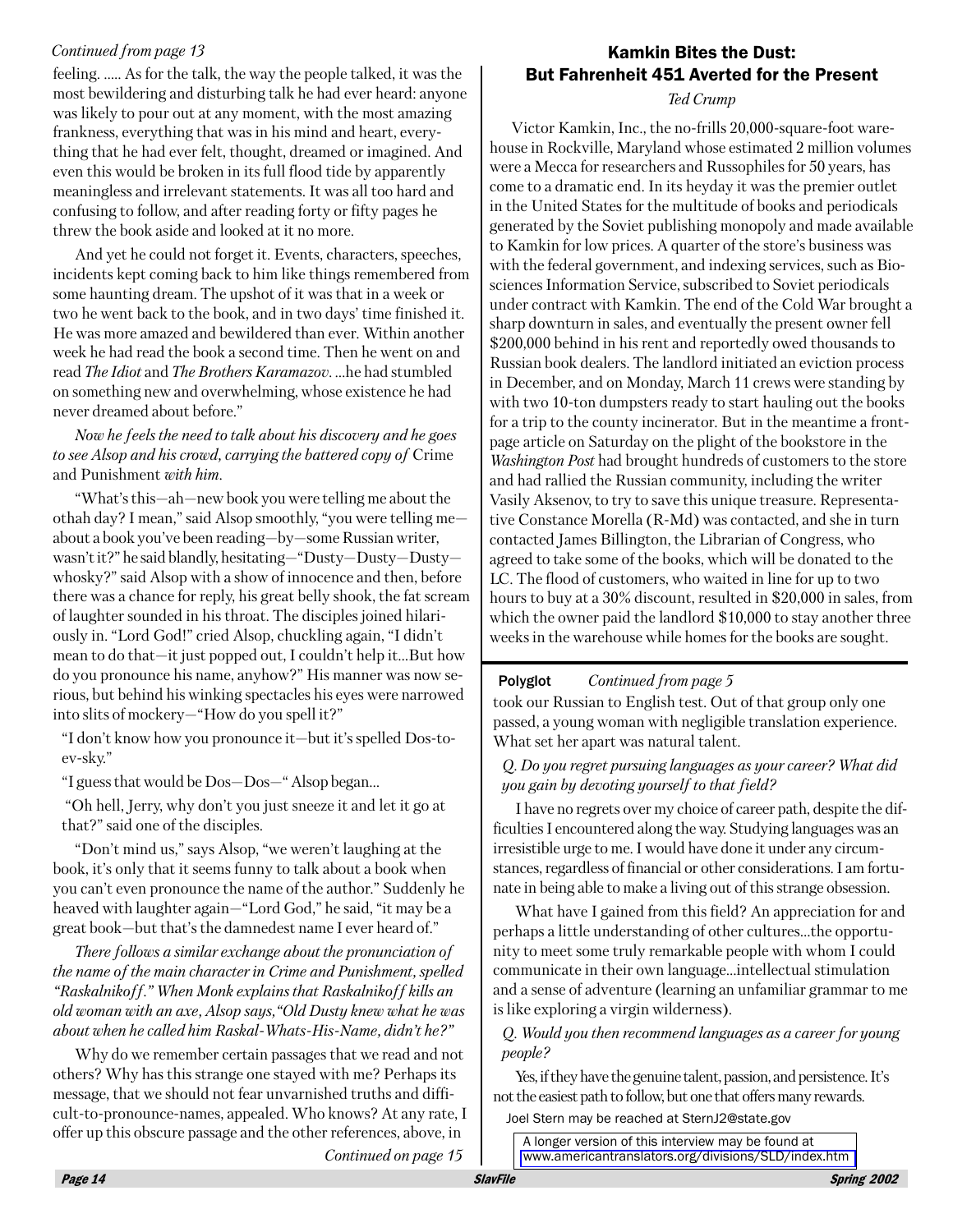## **TRANSLATOR: MEET THE CHALLENGES WHILE AVOIDING PITFALLS**

#### Review of Alex Lane's presentation "Avoiding Pitfalls And Overcoming Business & Technical Challenges" at the 42<sup>nd</sup> ATA Conference in Los Angeles

#### Boris Silversteun

Those who attended this session spent an interesting and challenging (no pun intended) 90 minutes. Although he further described his presentation as "Recent Issues in Russian and English Translation," in my opinion Alex's ideas and suggestions would be equally helpful to translators working in any of the Division's languages.

Having begun with trying to scare the hell out of the audience ("We have cheaper, hungrier competitors; booming MT may blindside everyone"), Alex proceeded to list and discuss the business and technical challenges facing translators, while warning us of possible pitfalls. In doing so, he drew extensively on his rich experience working with NASA on joint US-Russia space projects.

He laid out the basic premises for the ensuing analysis: long-term associations will be the rule; the "speed" of business will *increase*; and we cannot be "just" translators (because clients need more than "just" translators).

The CHALLENGES facing us were reduced to the all-encompassing issue of CUSTOMER SATISFACTION. While we all had heard the term before, and the proposition can strike one as obvious, Alex elaborated on the concept in great, not always obvious, and sometimes unexpected, detail.

The **business** challenge is to plan the execution phase properly, defining precisely what the translator must do, and establishing the "*rules of engagement*" pertaining to such matters as *file formats*/ software, terminology, handling of acronyms and abbreviations, document version control, and export control at the very beginning.

File formats / software must meet client requirements while taking into account translator usability.

On *terminology*, it was suggested, among other things, that translators press for (customer) signoff. To avoid multiple terms, Alex suggests we *transliterate acro*nyms and *translate expansions*. I think this is the right approach in most cases, with the exception of generally accepted translated acronyms (e.g., СПИД and ВИЧ for AIDS and HIV, respectively).

*Export control* is a pitfall we all should be aware (and wary) of. Alex pointed out that certain information may not be "exported" to non-citizens nor to foreign representatives, regardless of citizenship. He reminded the audience that *ignorance* is not a defense and, more important, many customers are ignorant. This is an area where the translator can provide his/her customer guidance where none has been sought, creating a win-win situation.

Technical challenges include the *preparation phase* and what Alex called "Sharpening the saw": mastering the me*chanics* of today's technology-Internet, file formats / software, file transfer, databases, fonts, e-mail (including encryption), etc. In this context, he stressed the need for translators to demonstrate a hassle-free, confident, professional demeanor.

Examples were given of using the Internet for terminology research (with Runet, Rambler, Aport, Yandex), staying current on the news and new developments in the Russian language (lenta.ru, gazeta.ru, sem40.ru), and generic surfing (livejournal.ru, km.ru, doctor.ru).

And summarizing the issue of customer satisfaction, Alex reemphasized the importance of being more than "just" a *translator* ("Linguistic talent is common. *Customer service talent is rare*") and the need to keep the translator's customer out of trouble (linguistic, culturalbut also logis*tical, organizational etc.*) by going *the "ex*tra mile".

Имеющий уши да слышит! Boris Silversteyn (bsilversteyn@comcast.net) is a freelance translator and interpreter, who is ATA accredited for E<>R translation. He now lives in Florida after a 40 year career as a Mechanical Engineer in less tropical climates on both sides of the Atlantic. He is the chair of the ATA Dictionary Review Committee.

#### **Wolfson on Wolfe**

Continued from page 14

the hope that they will be of interest to SlavFile readers. Possibly no other work of fiction in English deals with the great Russians at such length and to such vivid effect.

Fondly, Laura

PS In a startling example of synchronicity, a few weeks after I tracked down the above references, I found a strikingly similar passage (though not close enough to be termed plagiarism) about Dostoevsky, while reading Jack Kerouac's On The Road. I don't think it is too much of a stretch to say that Kerouac was probably influenced by the Wolfe passage referred to above.

In the passage, the narrator and a friend of his, Remi, are working as night watchmen at a military barracks. Remi has an unpleasant encounter with their supervisor:

"He came face to face with the barracks supervisor. Remi hated that man's face. He asked me, "What's the name of that Russian author you're always talking about-the one who put the newspapers in his shoe and walked around in a stovepipe hat he found in a garbage pail?" This was an exaggeration of what I'd told Remi of Dostoevski. "Ah, that's itthai's it-Dostioffski. A man with a face like that supervisor can only have one name-it's Dostioffski."

Later when the narrator berates Remi for getting them into trouble with the supervisor, Remi says, "You go on talking" like that and I'm going to start calling vou Dostioffski."